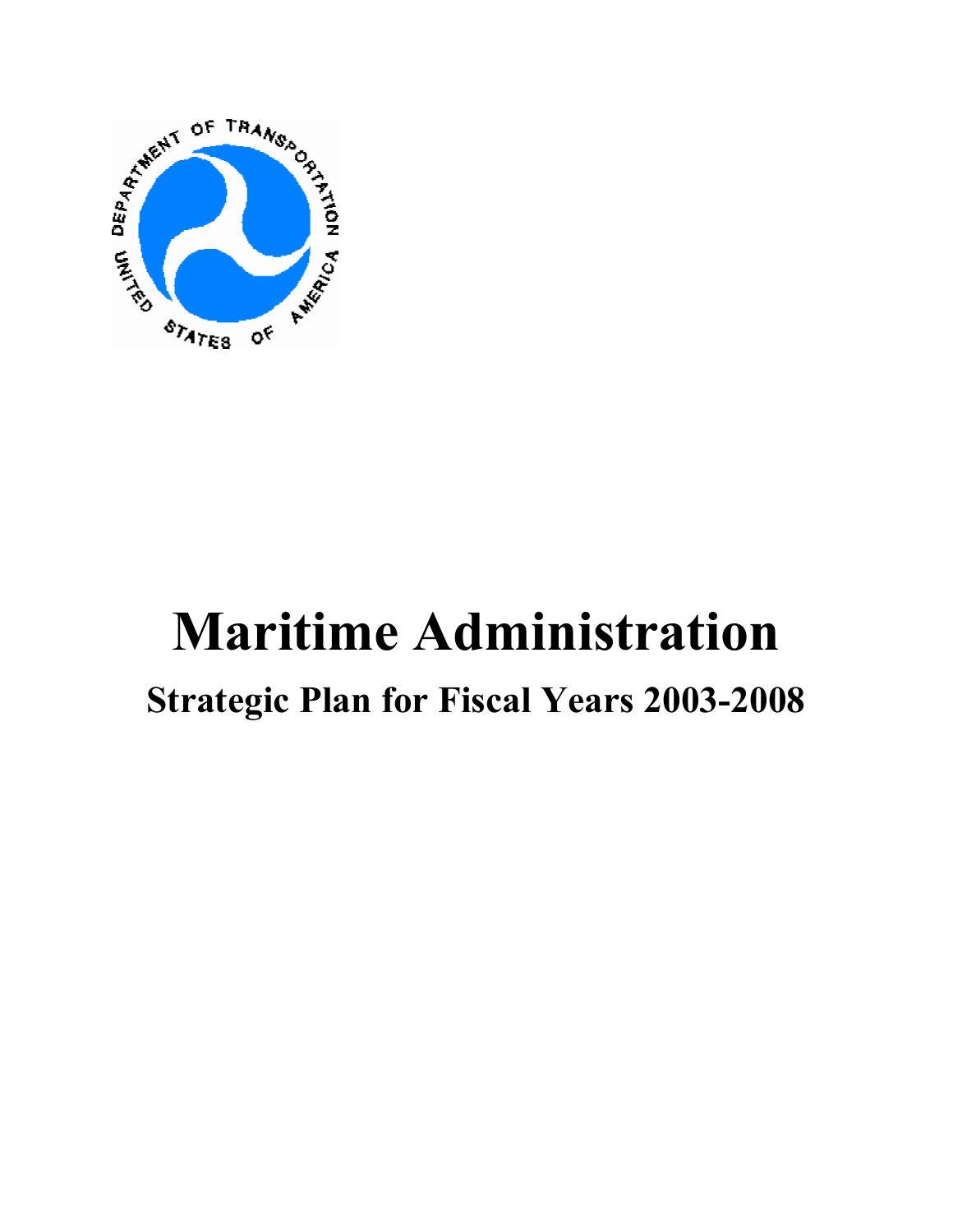**September 2003**

THIS PAGE HAS BEEN INTENTIONALLY LEFT BLANK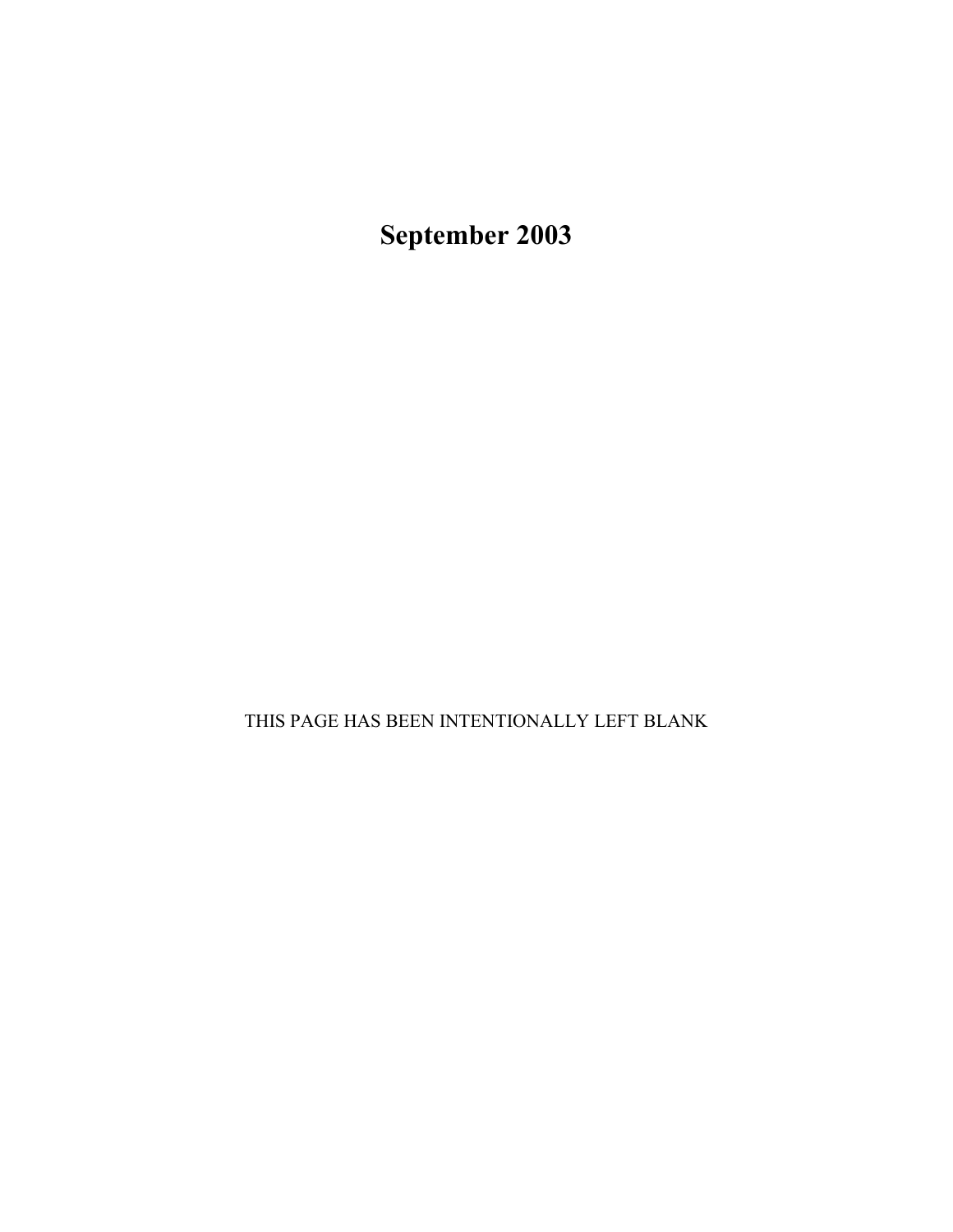|          | U.S. Department<br>of Transportation<br><b>Maritime</b><br><b>Administration</b> | <b>Memorandum</b>     |
|----------|----------------------------------------------------------------------------------|-----------------------|
| Subject: |                                                                                  | Date:                 |
| From     |                                                                                  | Reply to<br>Attn. of: |
| To       |                                                                                  |                       |
|          |                                                                                  |                       |
|          |                                                                                  |                       |
|          |                                                                                  |                       |
|          |                                                                                  |                       |

My Fellow Employees,

Ł

Our Partners in Government and Industry,

and the American People:

The Maritime Administration's 2003-2008 Strategic Plan defines who we are and where we are headed in the near future. Our strategic plan is important because it spells out our mission, our cted achievements, and the specific strategies and actions that we plan to pursue in our quest for results that matter to the American people. We will continue to implement our statutory mandates to ensure the availability of efficient water transportation service to American shippers and consumers; an adequate shipbuilding and repair base; efficient ports; effective intermodal water and land transportation connections; and sufficient intermodal shipping capacity for use by the Department of Defense in times of national emergency.

This plan will help us meet the challenges and changes facing our transportation system, the U.S. maritime industry and the Federal Government. The Maritime Administration intends to focus its efforts through 2008 on the strategic areas of commercial mobility, national security, and environmental stewardship. As you will read in our strategic plan, the Maritime Administration also directly supports achievement of the strategic objectives of the Department of Transportation. One of our greatest challenges is to increase our national transportation options in order to support our Nation's economic growth. Greater use of the maritime transportation system, through elements like short sea shipping, offers the potential to reduce passenger and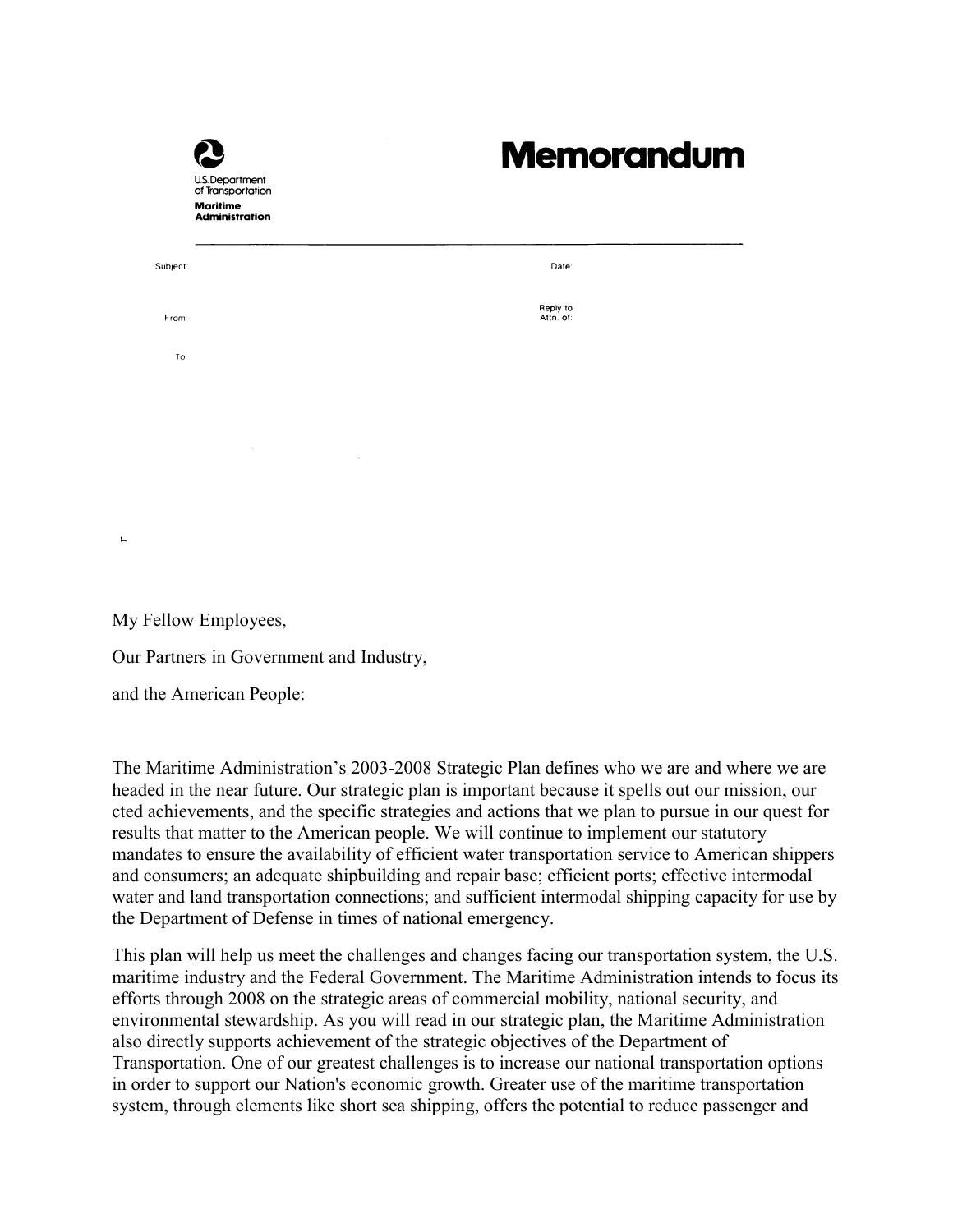freight congestion. In addition, we expect the U.S. military will increase its reliance on commercial transportation systems. These two factors are of such importance that we must plan wisely now to meet these needs. Our plan requires a more effective intermodal transportation system that serves our national need for personal mobility and for the safe and efficient movement of domestic and international freight.

#### **Maritime Administration Strategic Objectives**

**Commercial Mobility:** Promote and facilitate a United States maritime transportation system that improves the safe and efficient movement of goods and people.

**National Security:** Assure that sufficient sealift capability and intermodal transportation infrastructure exist to support vital homeland and national security interests.

**Environment:** Promote maritime and intermodal transportation solutions that enhance environmental stewardship.

The Maritime Administration also will seek continual improvement in our service to the U.S. maritime industry and to the public. Our organizational excellence objective is to advance the ability of the Maritime Administration to manage resources in order to accomplish measurable results and achieve the goals of the President's Management Agenda.

Our ability to achieve our mission and goals is dependent on our commitment, our ability to work well with all of our partners, and the skill and talents of our staff. I look forward to working with all of you to make the planned results in this document a reality.

Sincerely,

/signed/

Captain William G. Schubert

Maritime Administrator

# **TABLE OF CONTENTS**

#### **I. INTRODUCTION AND SCOPE** \*

#### **II. THE MARITIME ADMINISTRATION** \*

#### **III. MAJOR LEGISLATIVE AUTHORITIES** \*

#### **IV. THE RELATIONSHIP BETWEEN THE DOT AND MARAD STRATEGIC OBJECTIVES** \*

#### **V. COMMERCIAL MOBILITY STRATEGIC OBJECTIVE** \*

A. Perspective and Outlook:  $*$ 

#### B. Outcomes:  $*$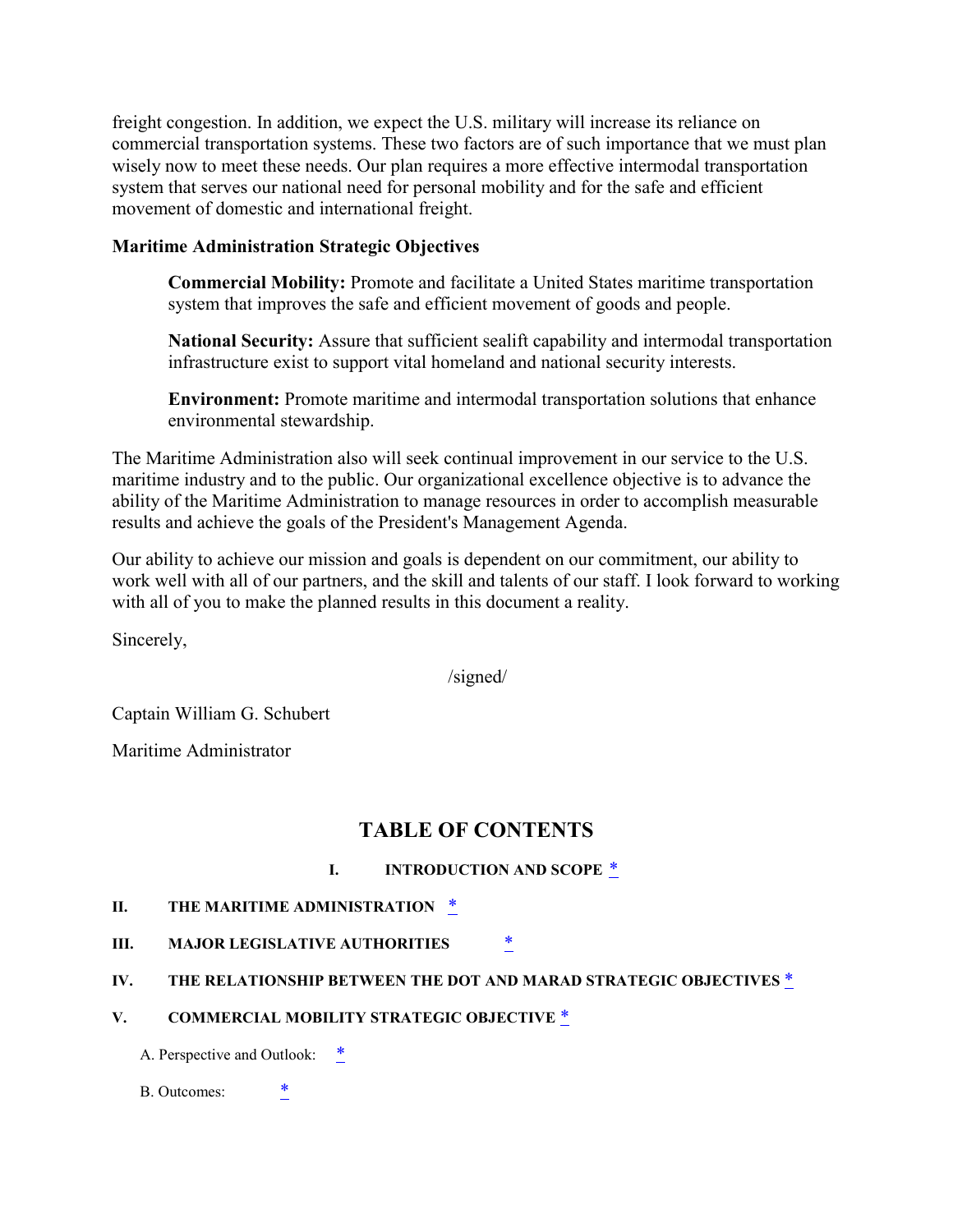- C. Means and Strategies:
- D. Key External Factors
- E. Crosswalk to the DOT Strategic Plan:

F. Crosswalk between MARAD's strategic objectives, outcomes, & annual performance measures: \*

#### **VI. NATIONAL SECURITY STRATEGIC OBJECTIVE** \*

- A. Perspective and Outlook:  $*$
- B. Outcomes:  $*$
- C. Means and Strategies:
- D. Key External Factors:
- E. Crosswalk to the DOT Strategic Plan:
- F. Crosswalk between MARAD's strategic objectives, outcomes, & annual performance measures:

#### VII. ENVIRONMENT STRATEGIC OBJECTIVE  $*$

- A. Perspective and Outlook: \*
- B. Outcome:  $*$
- C. Means and Strategies:
- D. Key External Factors:
- E. Crosswalk to the DOT Strategic Plan: \*
- F. Crosswalk between MARAD's strategic objectives, outcomes, & annual performance measures: \*

#### **VIII. ORGANIZATIONAL EXCELLENCE OBJECTIVE** \*

- A. Perspective and Outlook:
- B. Outcomes:  $*$
- C. Means and Strategies:  $*$
- D. Crosswalk to the DOT Strategic Plan:  $*$
- E. Crosswalk between MARAD's objective, our desired outcomes & annual performance measures:

#### IX. CROSSCUTTING ACTIVITIES WITH OTHER FEDERAL AGENCIES  $\frac{*}{2}$

**X. FUTURE PLANNED PROGRAM EVALUATIONS** \*

#### **I. INTRODUCTION AND SCOPE**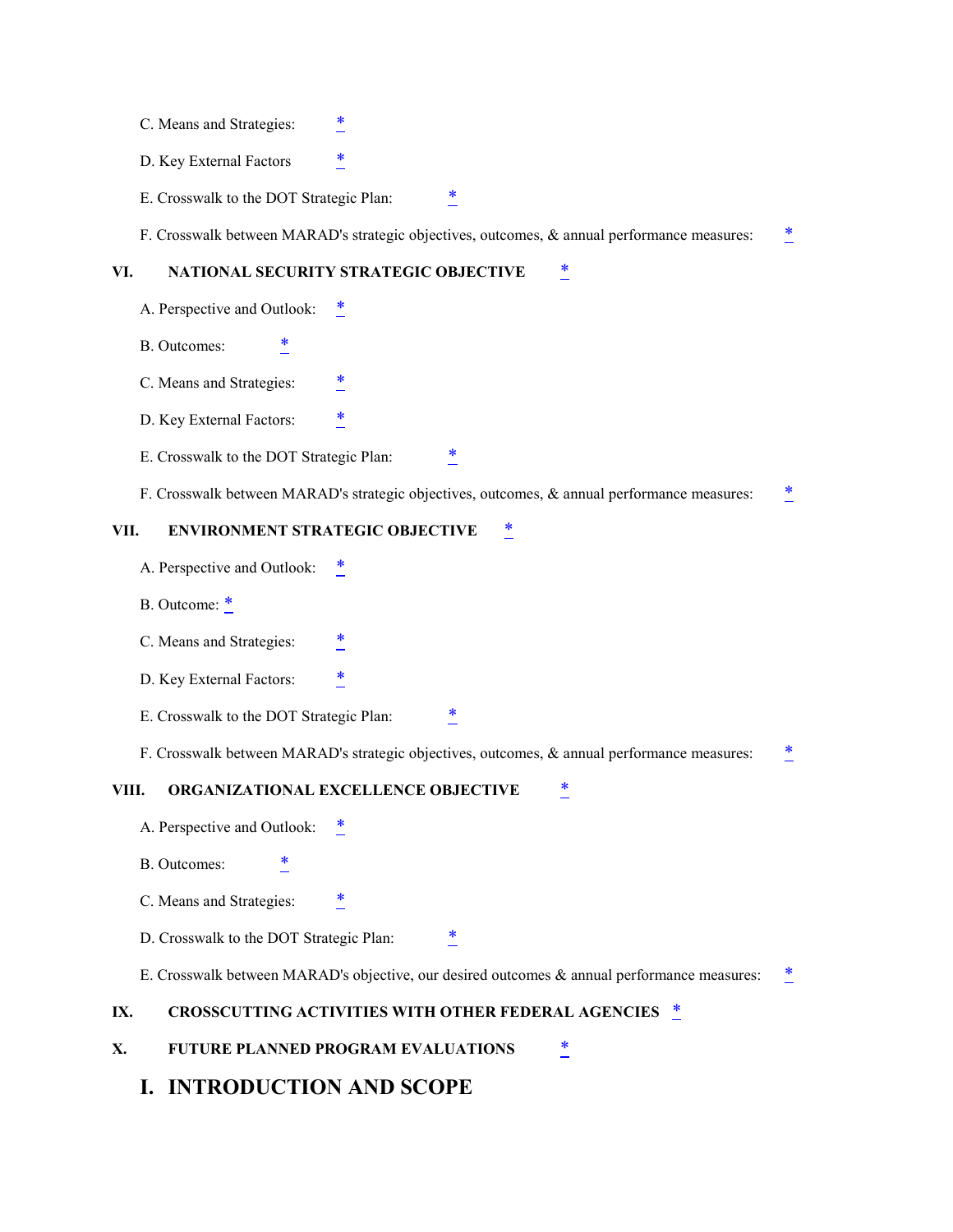As the world's largest trading nation, the United States exports and imports about one-fourth of all global merchandise trade (\$1.9 trillion in 2001). The largest parts of this merchandise trade – over one billion tons of cargo – are moved by water. Another billion tons of cargo is carried in domestic waterborne movements, which serve over 90 percent of the U.S. population. By the year 2020, U.S. foreign trade in goods may grow by more than half its current tonnage, and inland waterway traffic will increase as well.

Within the United States, changing demographics and trading patterns, and advances in economic growth and consumer demand are straining the transportation infrastructure, intensifying congestion, and increasing transportation-related pollutants. Passenger vehicle travel on public road is expected to grow by 24.7 percent between 2000-2010. Expansion of waterborne services could relieve congestion and improve air quality. Strategic transportation planning at all levels of government, with greater emphasis on freight mobility, will be critical to addressing congestion and environmental issues within the transportation system as a whole.

The Department of Transportation (DOT) has complementary roles in ensuring that the marine transportation system will be able to meet the challenges ahead by assuring the safety and environmental soundness of marine transportation, and in supporting a strong U.S. maritime industry and an integrated marine transportation system nationwide. In the past, policy development and oversight of maritime commerce and industrial activities was shared within DOT among the U.S. Coast Guard (USCG), the Maritime Administration (MARAD), and the St. Lawrence Seaway Development Corporation. With the transfer of the USCG as an entity to the Department of Homeland Security (DHS) on March 1, 2003, MARAD will become the principal advocate within DOT for an integrated waterborne transportation system and Federal programs supporting the marine mode.

MARAD's mission is to strengthen the U.S. maritime transportation system - including infrastructure, industry and labor - to meet the economic and security needs of the Nation. MARAD seeks to promote the development and maintenance of an adequate, well-balanced United States merchant marine, sufficient to carry the Nation's domestic waterborne commerce and a substantial portion of its waterborne foreign commerce, as well as be capable of serving as a naval and military auxiliary in time of war or national emergency. MARAD also seeks to ensure that the United States maintains adequate shipbuilding and repair services, efficient ports, effective intermodal water and land connections, and reserve shipping capacity for use in time of national emergency.

Within this framework, MARAD has developed this strategic plan laying out our course of action and accomplishment for the fiscal years 2003 - 2008 in three strategic areas: commercial mobility, national security, and environment.

*Commercial Mobility*: Our commercial mobility strategic objective primarily addresses congestion reduction. Currently, the nation's inland waterway, marine and landside infrastructure is operating at or near capacity due to global industry changes. These changes are currently generating additional demand for more marine terminal capacity, more efficient landside access and better intermodal connections to the surface transportation system. Due to constraints on capital, environment and land use, it is uncertain whether sufficient new terminals and infrastructure will be added to meet projected demands on the transportation system. Solutions to prevent congestion of the existing system and to alleviate impediments will require a systemic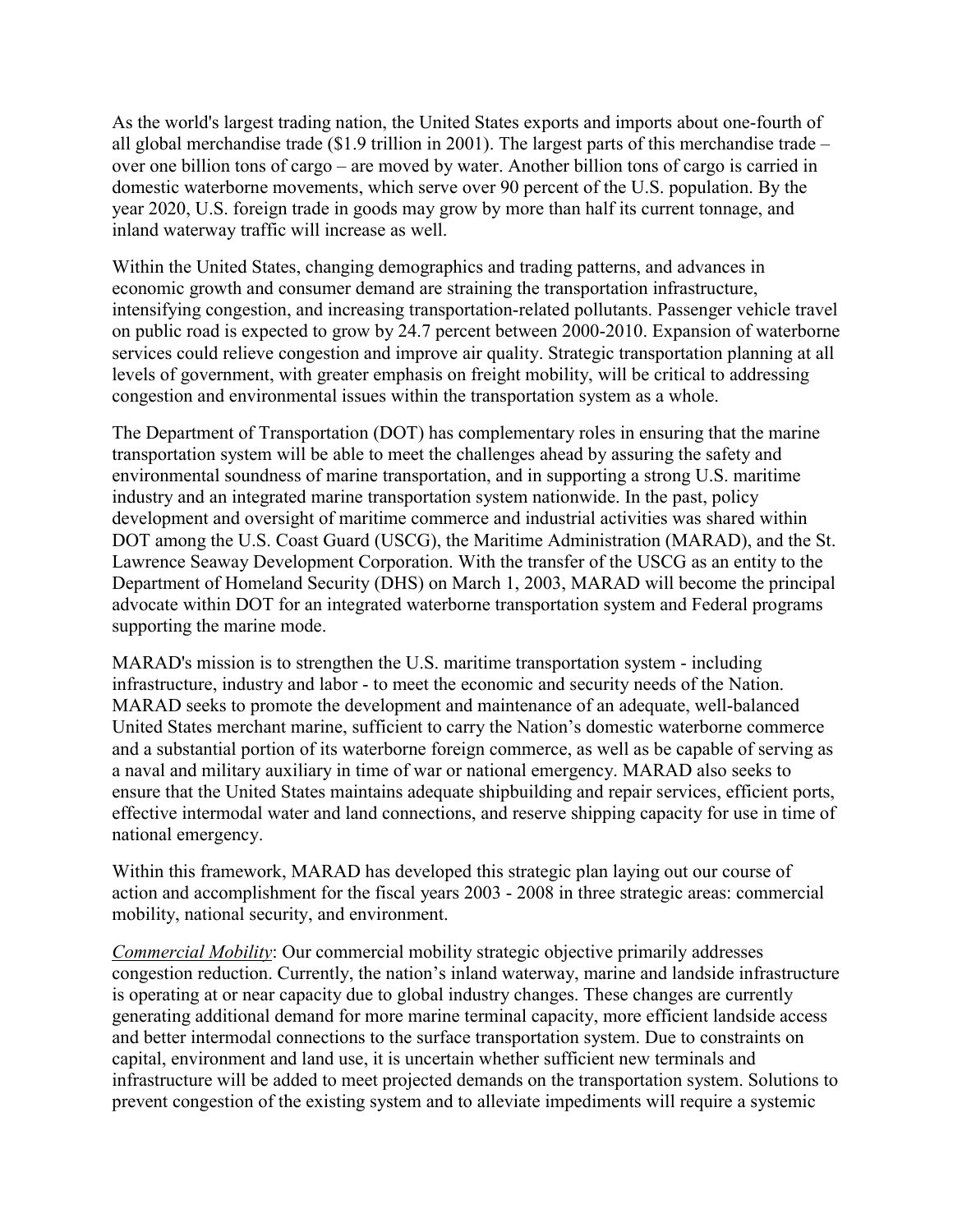approach to moving freight as those who use the network demand more reliable door-to-door freight services. We will explore ways to develop the technology and infrastructure that will improve the use of the marine transportation system to alleviate congestion, e.g. establishment of a domestic short sea shipping system, and also improve waterside-landside connection points. Additionally, MARAD will continue to formulate and present the U.S. position on international maritime issues and actively participate in international activities to assist the U.S. maritime industry in achieving equitable and competitive maritime transportation operations worldwide.

*National Security*: We recognize that our transportation system must remain a vital link for mobilizing our armed forces for military contingencies and for supporting civilian emergency response. MARAD's national security strategic objective addresses these needs by continuing to support the transportation requirements of the Department of Defense (DOD) and through initiatives to make our ports and container shipping system more secure. In addition, we understand the urgency in securing our port facilities and waterborne commerce from terrorist attack. With funding from the DHS, MARAD has implemented port security grant activities that play a major role in the improvement of U.S. port security. The port security grant program allows ports throughout the U.S. to compete for federal security improvement funding. Projects funded by these grants increase the security of the U.S. port system.

*Environment*: MARAD expects to focus considerable attention on three critical maritime environment issues: ship disposal, marine air emissions and energy use, and ballast water management. We will lessen the risk of environmental contamination posed by MARAD-owned transportation assets, particularly the obsolete vessels in the National Defense Reserve Fleet. We will dispose of these ships in an environmentally responsible manner and assure that they do not contaminate the environment as they await disposal. At the same time, MARAD will implement President Bush's Executive Orders on environmental stewardship and leadership in environmental management. The Executive Order on environmental stewardship streamlines the environmental review process for development of transportation infrastructure projects. The Executive Order on leadership in environmental management requires the development of an environmental management system (EMS). We will formalize environmental considerations in our operations and in our partnerships with other agencies and private stakeholders to streamline processes that lead to environmentally friendly transportation improvements.

Each strategic objective area in the MARAD strategic plan includes the following sections:

- A statement of our strategic objective.
- Our perspective and outlook for the future. [i.e. a description of the context within which we expect to operate over the years of the strategic plan]
- A definition of our desired outcomes.
- A description of the means and strategies that we will use to achieve our outcomes.
- Identification of the specific key external factors that will heavily influence whether we achieve results, or not.
- A description of the relationship between our strategic objectives and outcomes and those of the Department.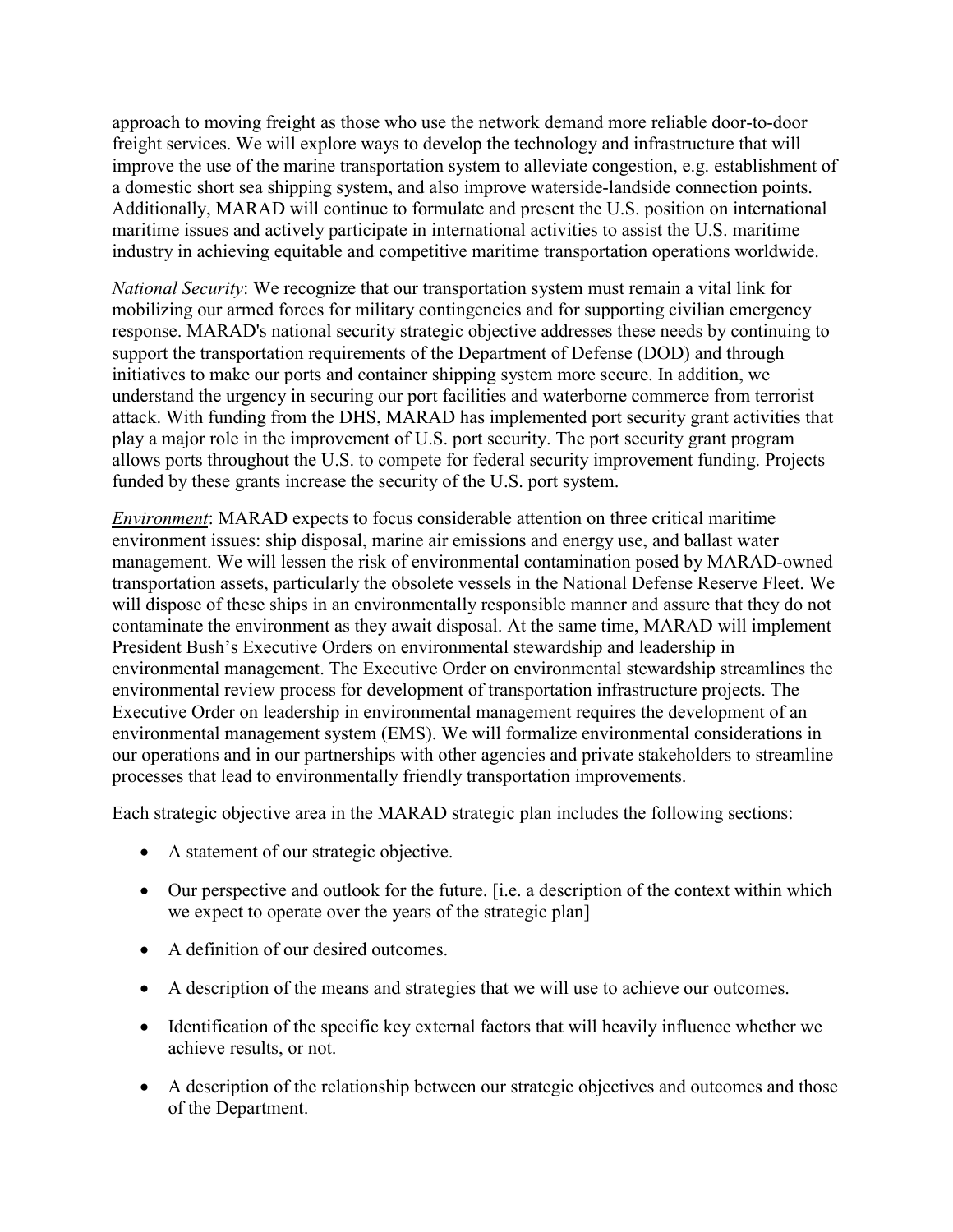A description of the relationship between our strategic objectives, our desired outcomes, and the performance measures that we have chosen to demonstrate our success.

MARAD is also committed to the timely implementation of the President's Management Agenda (PMA). The PMA seeks to improve Federal government operations in five areas: human capital management, competitive sourcing for labor, financial management, the conduct of business by electronic means, and the integration of performance into the Federal budget process. Our new Organizational Excellence objective will focus our energies on implementation of the PMA and on continual improvement in our efforts to manage for results.

MARAD will take the steps necessary to strengthen our organizational structure and to ensure that we have continual access to a highly skilled talent pool from which current and future critical staffing needs will be filled. Having identified those critical needs, we will proceed to develop and implement sound strategies for addressing them through the full implementation of the five government-wide initiatives included in the PMA. We will assess our existing organizational structure and determine what approaches or combination of approaches will yield the most efficient and effective organization. Our recruitment strategies will be based upon sound workforce planning and strategic management of our human capital to ensure that the workforce is aligned to meet the critical mission-related needs of the agency. We will also inventory and study our positions to identify any potential opportunities to utilize competitive sourcing as a means of staffing certain agency functions. Improved accountability will occur as we integrate our budget with clearly defined performance measures that will allow us to measure the success of agency programs and activities. The introduction of sound financial management strategies, including the implementation of cost accounting, will further strengthen our ability to associate costs with specific activities and outcomes. Finally, the expanded use of information technology will enhance the agency's performance and make us more readily accessible to our customers.

# **I. THE MARITIME ADMINISTRATION**

#### *Our Mission*

Improve and strengthen the U.S. maritime transportation system – including infrastructure, industry and labor – to meet the economic and security needs of the Nation.

# **II. MAJOR LEGISLATIVE AUTHORITIES**

The primary legislative authority governing MARAD's current role in maritime transportation is the **Merchant Marine Act of 1936, as amended**. Section 101 of the Act declares that it is U.S. policy to foster the development and encourage the maintenance of a merchant marine that is (a) sufficient to carry its domestic water-borne commerce and a substantial portion of the water-borne export and import commerce of the United States..., (b) capable of serving as a naval and military auxiliary in time of war or national emergency, (c) owned and operated under the United States flag by citizens of the United States insofar as may be practicable, (d) composed of the best equipped, safest, and most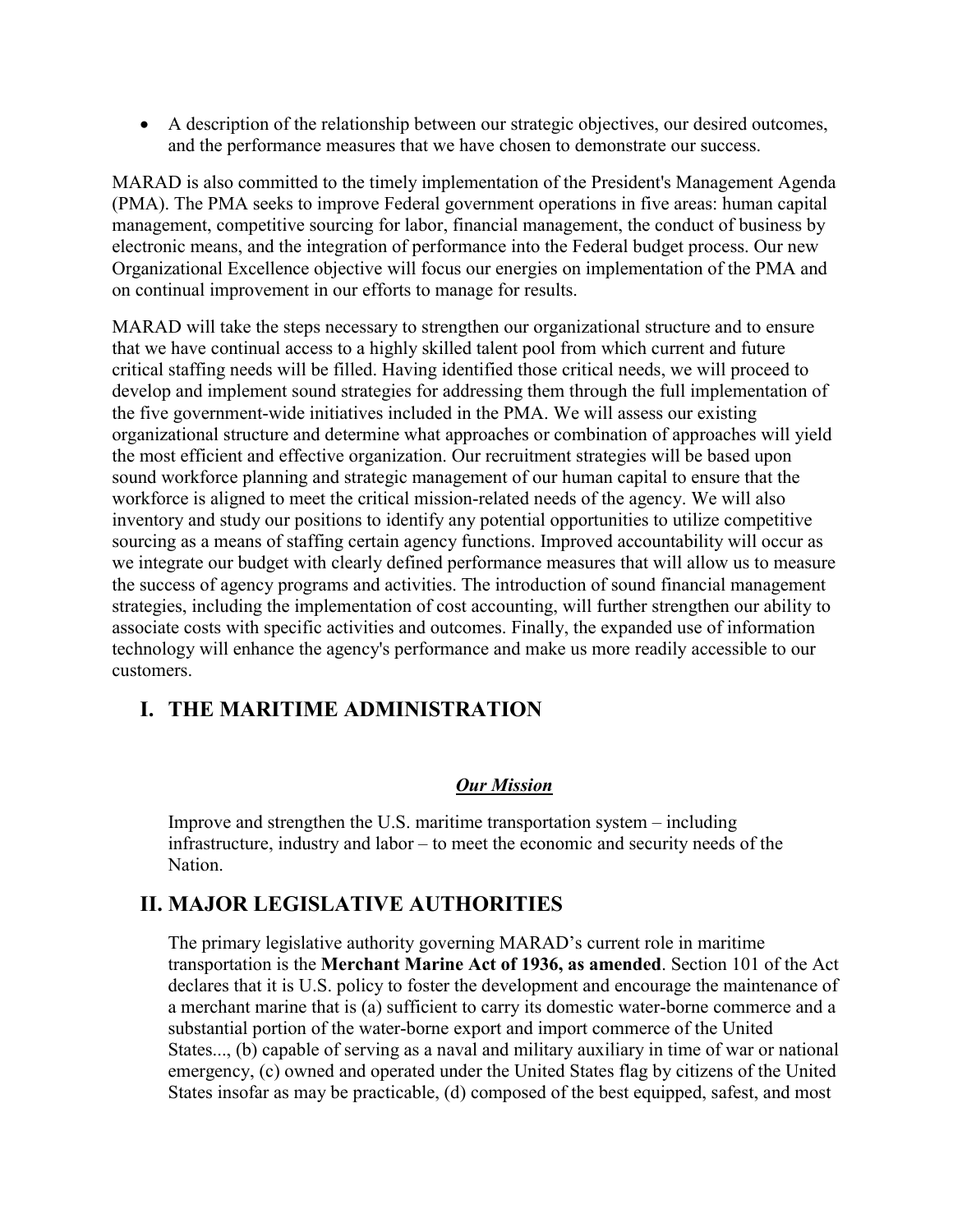suitable types of vessels, constructed in the United States and manned with a trained and efficient citizen personnel, and (e) supplemented by efficient facilities for shipbuilding and ship repair.

Our other major existing authorities are as follows:

#### *National Security*

**Maritime Transportation Security Act of 2002 (P.L. 107-295) -** This Act imposed broad security requirements on the maritime industry by requiring comprehensive security plans for U.S. ports and mandated improved identification and screening of seaport personnel. The United States has 95,000 miles of coastline that must be protected and patrolled in addition to hundreds of ports and waterways that need to be secured. The goal of this port security legislation is to deter terrorist attacks against ocean shipping without adversely affecting the flow of U.S. commerce through U.S. ports.

**Maritime Security Act of 1996 (P.L. 104-239)** - The Maritime Security Act established the Maritime Security Program (MSP) under Title VI of the Merchant Marine Act of 1936. The MSP is intended to ensure that an active U.S. merchant fleet, and the trained personnel needed to operate both active and reserve vessels, will be available to meet U.S. military requirements for sealift capacity during conflict or in humanitarian and peacekeeping missions. The MSP will also ensure America's continued presence in the movement of U.S. import and export commerce.

**The Defense Production Act of 1950 (DPA)** and related Executive Orders provide authority to plan for defense mobilization and emergency preparedness of merchant shipping, including the establishment of priorities, allocations, and voluntary agreements. Under the DPA, MARAD identifies staging areas and berths in specific strategic defense ports, and ensures that a defense agency may use these facilities in a deployment of military forces. Under the DPA and **Executive Order 12919**, MARAD has entered into a Voluntary Intermodal Sealift Agreement and a Voluntary Tanker Agreement that allow the pooling of essential shipping-related resources for defense purposes. **Executive Order 12656** assigns emergency planning and preparedness function to the Secretary, and MARAD is delegated the authority to develop national emergency plans and preparedness programs for ocean shipping, ports and facilities.

**The Merchant Ship Sales Act of 1946** authorizes MARAD to maintain a National Defense Reserve Fleet, of which the Ready Reserve Force is the vital surge component assuring the rapid ability to support military sealift requirements.

#### *Movement of Government-Generated Cargo*

**The Cargo Preference Act of 1954** requires that at least 50 percent (by weight) of all Government-generated cargoes be shipped on privately owned, U.S.-flag commercial vessels to the extent such vessels are available at fair and reasonable rates. The **Food Security Act of 1985** increased the U.S.-flag requirement from 50 to 75 percent for shipments of certain agricultural foreign assistance cargoes: Titles I, II and III of P.L. 83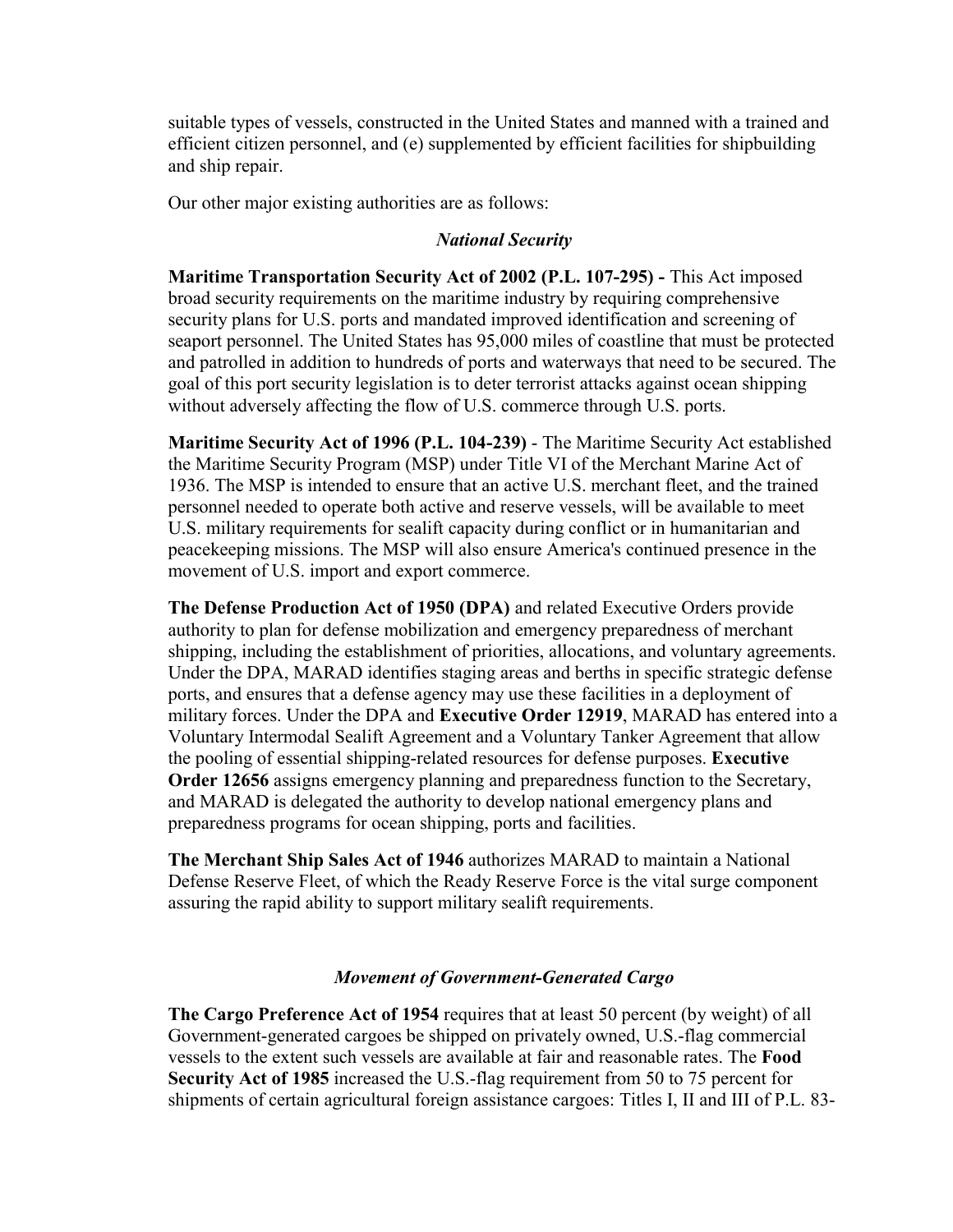480; Section 416 of the Agricultural Act of 1949; and, the Food for Progress Act of 1985.

**Public Resolution 17 enacted in 1934 (73rd Congress)** requires that all cargoes generated by agencies which provide loans to promote exports, such as the Export-Import Bank, be shipped on U.S.-flag vessels, unless a waiver is granted.

**The Cargo Preference Act of 1904** requires that all items procured for or owned by U.S. military departments and defense agencies be carried exclusively on U.S.-flag vessels available at the same rates as commercial shippers and not otherwise unreasonable.

III.

# **IV. THE RELATIONSHIP BETWEEN THE DOT AND MARAD STRATEGIC OBJECTIVES**

MARAD's strategic objectives are an outgrowth of those of DOT, and as such, success in achieving MARAD's strategic objectives and performance goals will have a direct bearing on the achievement of the Department's objectives, as shown below:

| DOT                                                                                                                                                           |                   | <b>MARAD</b>                                                                                                                                                                                                     |
|---------------------------------------------------------------------------------------------------------------------------------------------------------------|-------------------|------------------------------------------------------------------------------------------------------------------------------------------------------------------------------------------------------------------|
| Mobility: Advance accessible, efficient,<br>intermodal transportation for the movement of<br>goods and people.                                                |                   | Commercial Mobility: Promote and facilitate a United<br>States maritime transportation system that improves the<br>safe and efficient movement of goods and people.                                              |
| <b>Global Connectivity: Facilitate a more</b><br>efficient domestic and global<br>transportation system that enables<br>economic growth and development.      |                   |                                                                                                                                                                                                                  |
| Security: Balance homeland and national<br>security transportation requirements with the<br>mobility needs of the Nation for personal travel<br>and commerce. | $\leftrightarrow$ | National Security: Assure that sufficient sealift<br>capability and intermodal transportation infrastructure<br>exists to support vital homeland and national security<br>interests.                             |
| <b>Environmental Stewardship: Promote</b><br>transportation solutions that enhance<br>communities and protect the national and built<br>environment.          |                   | <b>Environment:</b> Promote maritime and intermodal<br>transportation solutions that enhance environmental<br>stewardship.                                                                                       |
| <b>Organizational Excellence:</b> Advance the<br>Department's ability to manage for results and<br>achieve the goals of the President's Management<br>Agenda. | $\leftrightarrow$ | <b>Organizational Excellence:</b> Advance the ability of the<br>Maritime Administration to manage resources to<br>accomplish measurable results and to achieve the goals<br>of the President's Management Agenda |

A specific example of the linkage between our strategic objectives, outcomes, and annual performance goals and targets is shown below:

**DOT Security Strategic Objective:** Balance homeland and national security transportation requirements with the mobility needs of the Nation for personal travel and commerce.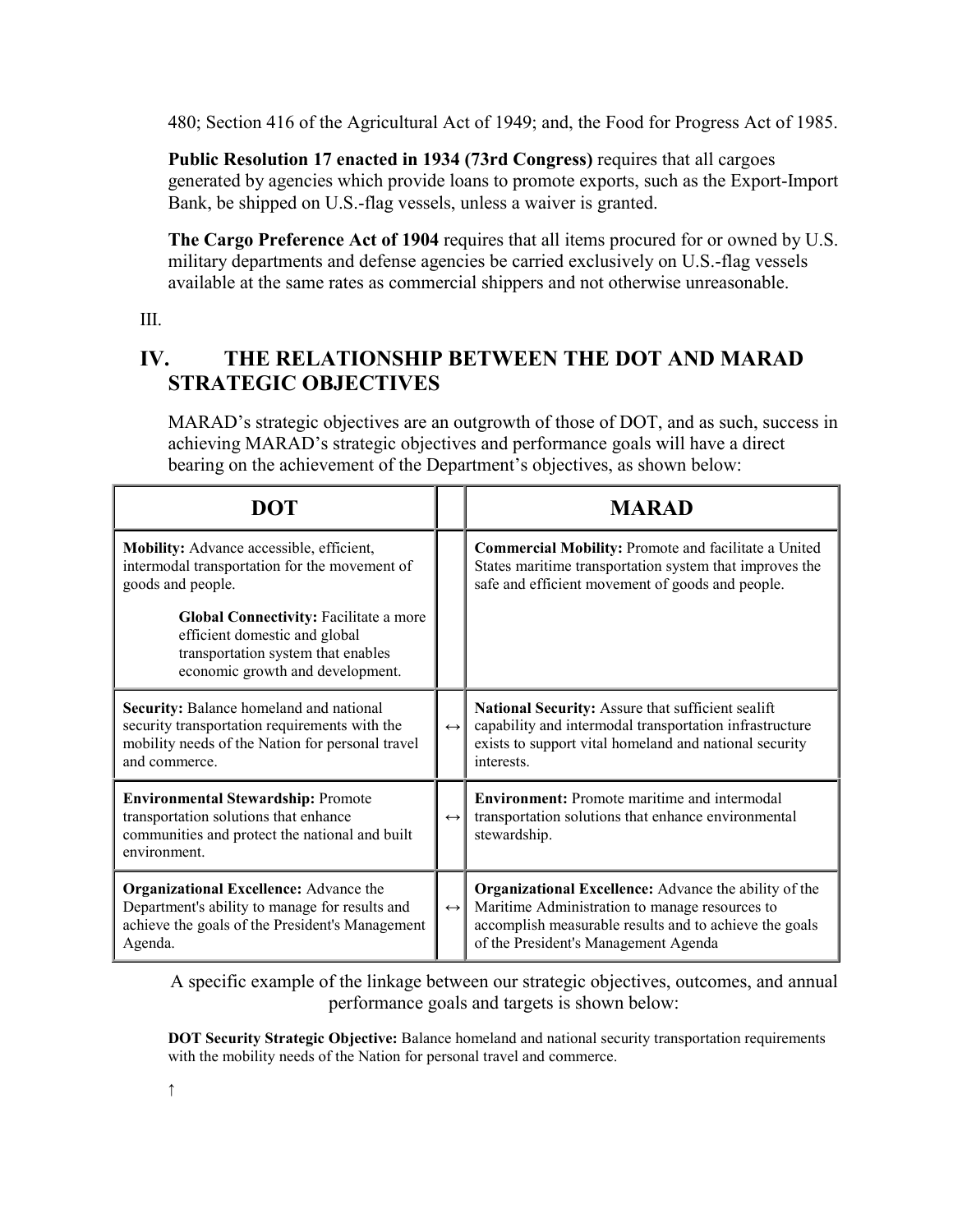**DOT Outcome:** The U.S. transportation system meets homeland and national security requirements.

**↑**

**DOT FY 2004 Annual Performance Goal and Target:** Availability of 94% of DOD's required shipping capacity [both commercial and government-owned], complete with crews, within mobilization timelines.

**↑**

**MARAD National Security Strategic Objective:** Assure that sufficient sealift capability and intermodal transportation infrastructure exist to support vital homeland and national security interests.

**↑**

**MARAD Outcome:** Sufficient surge and sustainment sealift [both commercial and government-owned] and shipyard capacity is available to support DOD deployment requirements.

**↑**

**MARAD FY 2004 Annual Supplementary Performance Goal and Target:** Availability of 165,000 [twenty-foot container equivalent units (TEUs)] of ship capacity to meet DOD's intermodal, commercial sealift requirement.

MARAD reports actual performance for Department-level performance targets annually in the Department's Performance and Accountability Report as well as in the annual MARAD budget request. MARAD reports actual performance for supplementary performance targets annually in the MARAD budget request. The actual performance information provides an indication of MARAD's success in achieving not only the specific targets, but progress towards the desired outcomes and strategic objectives of this strategic plan. MARAD will annually review its strategies for achieving the targets by taking into account actual performance, the availability of resources, and the influence of external factors.

V.

# **VI. COMMERCIAL MOBILITY STRATEGIC OBJECTIVE**

#### *Promote and facilitate a United States maritime transportation system that improves the safe and efficient movement of goods and people.*

#### **A. Perspective and Outlook:**

The United States transportation system is a key element of our Nation's economic growth and the well being of our people. The confluence of geography and the demands of a growing nation heavily influenced the rapid growth of our marine transportation system over many decades. Our great ports became our great cities, and freight throughput grew quickly, aided by easy access to waterfront land and technology advances that expanded capacity and system efficiency. In the years ahead, America will continue to exhibit a strong demand for efficient capacity growth in the marine transportation system. Yet, the ability of the system to increase capacity will be constrained in built up urban areas, limited by federal budgets, will raise concerns over environmental hazards, and require the implementation of fully integrated new security mandates into our commercial activities. The great challenge we face is that of stimulating capacity growth through increased system efficiency, as infrastructure growth will likely be constrained.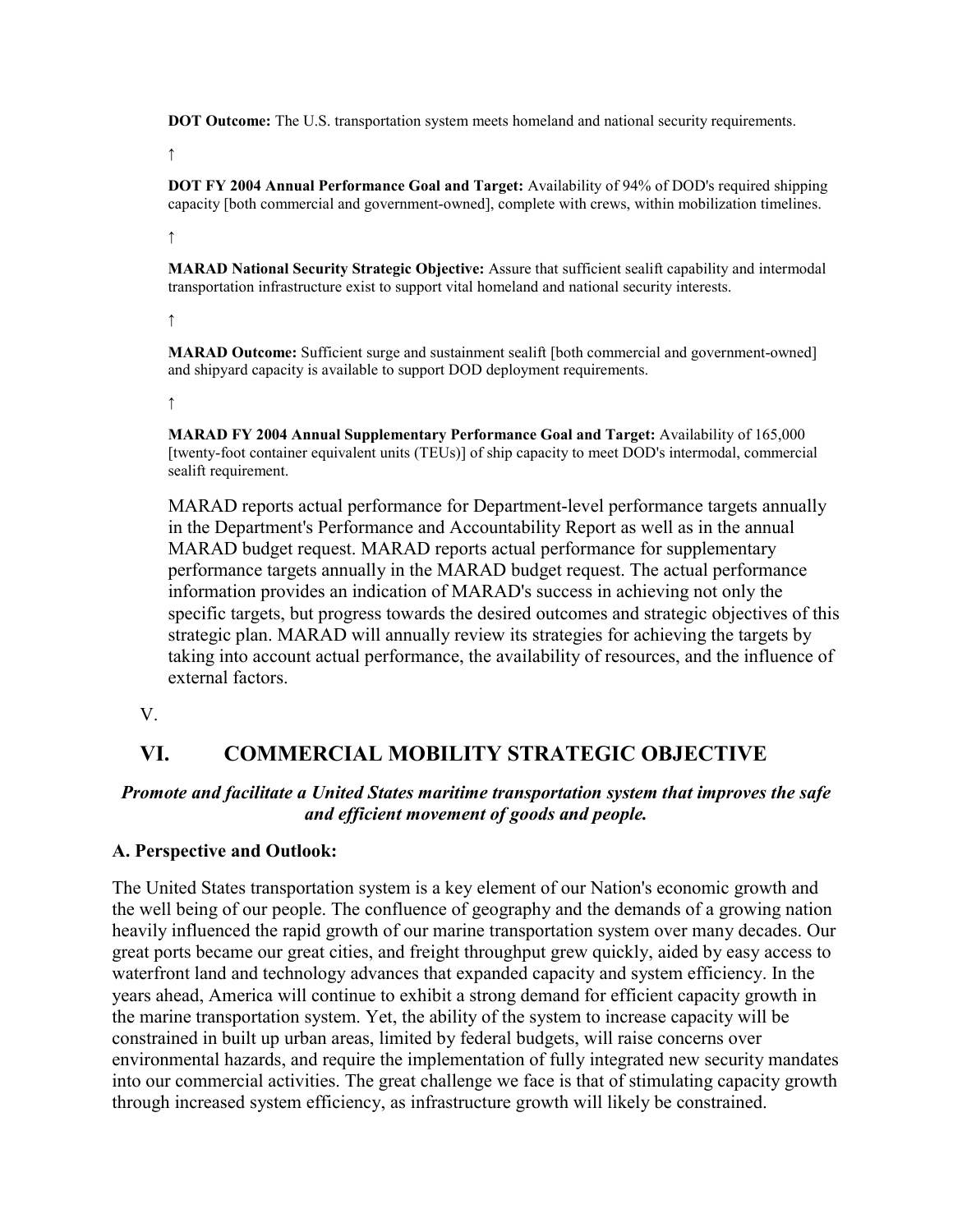The years covered by this strategic plan will carry us to the end of the first decade of the 21st Century. As U.S. trade increases and our population grows, the importance of an efficiently linked intermodal transportation system becomes more urgent. The recent U.S. Chamber of Commerce Report on North American port and intermodal systems cites a conservative estimate of a 67 percent increase in domestic shipments, and a doubling of international trade by the year 2020. This increase will place significant stress on an already overloaded landside transportation system. Marine freight, in particular, is growing at a fast pace because of market globalization brought about by innovations in both logistics and production patterns. One of the great challenges, and opportunities, for the marine transportation system is identifying new and better ways to team with the rail and truck industries to provide a true value-added modal shift (to water) to relieve congestion in the surface modes, add to their overall capacity, and speed delivery of their freight loads. We see this as the essential context for the emergence of new "all water," and land-water, short sea shipping services.

Continued movement of markets and shifts in primary facilities by operators will not only affect transportation patterns, but also shape or influence the available labor pools and introduce significant pressure on local infrastructures. Presently, major congestion occurs in and around marine ports and terminals at specific points and time. This includes loading and discharging cargo as ships arrive and depart terminal areas, which is complicated when freight is moved during peak travel times in and around urban areas. This is compounds matters if the movement of cargo coincides with rush hour traffic for passengers in the same urban area. These conflicting priorities for the movement of people vs. freight, as business use vs. personal/private use of facilities, and the movement of goods vs. transit needs, effect both policymaking and the governance of infrastructure.

As an example of the trend toward increasing congestion, the MARAD publication "Intermodal Access to U.S. Ports - Report on Survey Findings" summarized that unacceptable conditions were more often found at the ports handling containerized cargo, particularly those situated in urban areas. The report also indicated that the ports located in key U.S. population centers face more congestion on landside transportation systems, but serve a critical need by directly supplying these areas.

Better use of the U.S. waterway system could help alleviate some congestion. Increased use of the waterway system would add much needed capacity without further expansion of infrastructure. The waterway system includes:

- 25,000 miles of inland and coastal waterways
- Waterways connections to 152,000 miles of rail
- Port connections to  $45,000$  miles of interstate highways
- Over 3,700 waterfront passenger and cargo terminals
- Extensive regional and local passenger ferry systems
- Waterway links to 460,000 miles of pipelines

The fiscal pressures on all levels of Government to fund the current defined transportation needs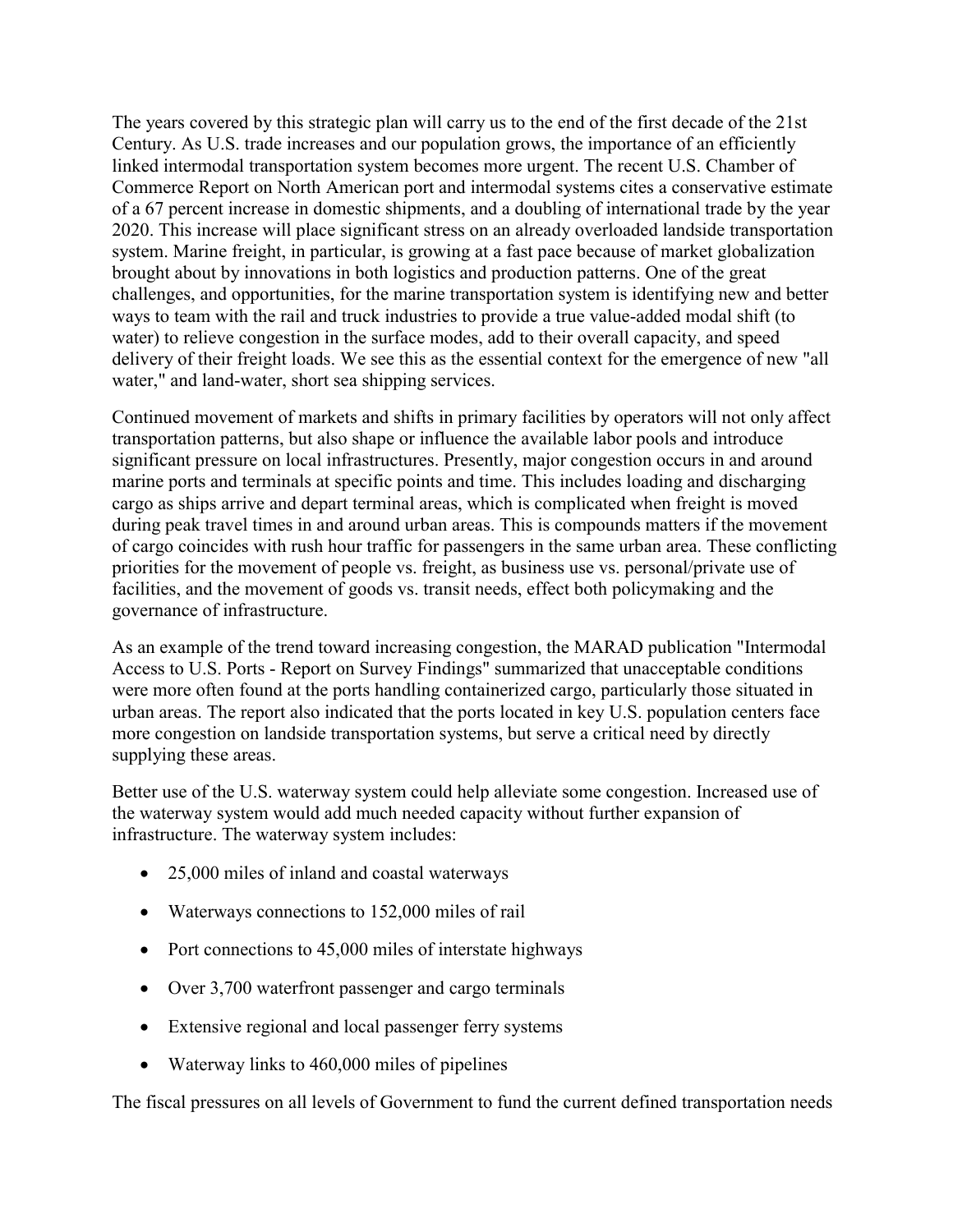are enormous. Many localities are already stretched beyond their means and unable to direct attention to the maritime arena in a meaningful way. To fully realize a multi-modal transportation system that allows for maximum personal mobility and economic growth, capital investments and management of marine transportation must be optimized. To some extent, this optimization could be assisted by continued Federal efforts to reduce red tape and eliminate excessive control and approval mechanisms. Infrastructure that is at capacity must be improved to assure the free flow of trade upon which the nation depends, without impairing personal mobility.

The U.S. maritime industry is challenged by the need to invest in new technologies, best practices and standards in the United States. Our trading partners have already adopted many of these technologies. Maritime industry has largely accepted trends from other industries. There are signs of change, but much more needs to be done to utilize technology to alleviate systemic congestion while minimizing expensive infrastructure projects.

The free flow of trade also depends on a modern fleet of ships. Recent trends indicate that there will be a need for the construction of environmentally responsible vessels over the coming years. First, due to the Oil Pollution Act, vessels will have to be retired. There will be a need to build replacement U.S.-flag tonnage to respond to market needs. Secondly, the emphasis on short sea shipping may create a need to build vessels to serve this trade. Finally, the increasing use of fast ferries for both passengers and car transportation is anticipated to continue. In order to meet the projected demand for these new vessels, U.S. shipyards will also have to upgrade and modernize their facilities.

Commercial mobility issues also reach beyond our concerns for the national transportation infrastructure and the renewal of our commercial fleet. The U.S. maritime industry continues to contend with barriers imposed by foreign governments that restrict market access. These restrictions impinge on United States maritime companies' access to foreign transportation markets, add to costs, limit revenues, and impede efficient operations of the U.S. maritime industry in international trade. Removal of such barriers would improve the operating efficiency of U.S. shipping companies. United States maritime policy will need to continue to preserve and expand opportunities that the market affords to United States carriers serving international trade.

#### **B. Outcomes:**

- 1. The U.S. maritime transportation system better meets customer needs and expectations.
- 2. Increased efficient transportation choices.
- 3. Enhanced marine and surface transportation linkages.
- 4. Improved safety in the maritime industry.

#### **C. Means and Strategies:**

- 1. Support compliance with mission-related Federal maritime laws, regulations, and standards and preserve U.S. cabotage laws. (supports outcome 1)
- 2. Support American maritime education institutions and the development of public-private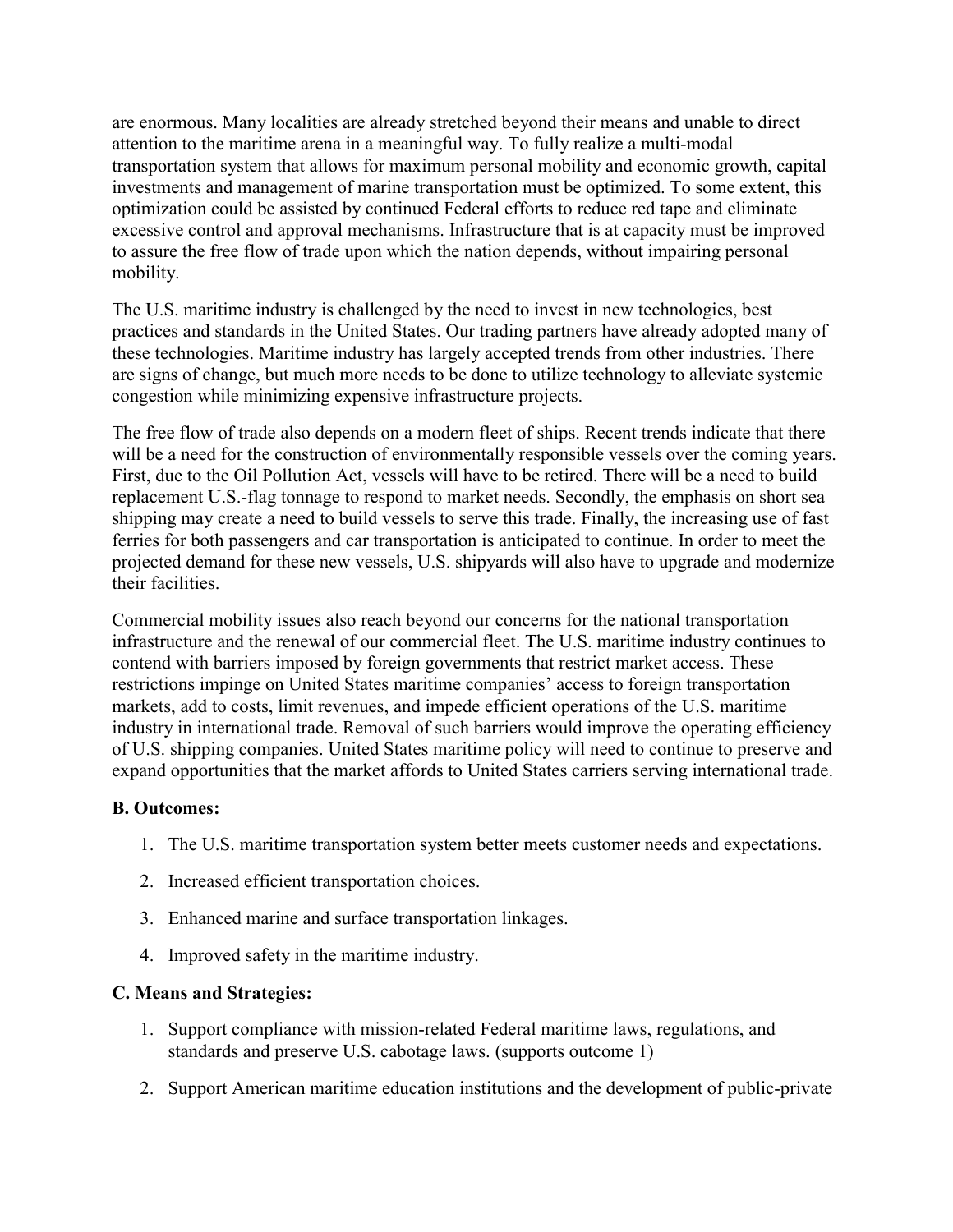partnerships to expand maritime education and training. (supports outcome 1)

- 3. Work closely with state and local governments to implement programs to educate the public to the importance of the maritime transportation system and its impact on the nation's global connectivity, national security, and environment. (supports outcome 1)
- 4. Manage agency financial assistance programs in an effective and efficient manner to preserve and protect the interests of the government while maximizing flexibility and efficient operations for the private sector. (supports outcome 1 and 2)
- 5. Provide support for a fleet of commercial cargo vessels to sustain a U.S. presence in international commercial shipping. This will be done through pursuit of several activities desired by the Administrator, such as investigating the potential effects of tax regime changes on the competitive position of U.S.-flag ship operators. (supports outcomes 1 and 2)
- 6. Increase the identification, adoption, and implementation of technologies for dual commercial/military use. (supports outcomes 1 and 2)
- 7. Partner with public and private organizations to increase the use of waterborne transportation to relieve landside congestion, improve overall transportation safety and mitigate environmental problems. (supports outcomes 1, 2, and 3)
- 8. Partner with industry, state, and local governments, and other Federal agencies to assess the potential social, economic, and environmental advantages of increased maritime trade, to improve the existing network for shipping operations, and to identify new business opportunities for U.S. inland, domestic, and international maritime industries. (supports outcomes 1, 2, and 3)
- 9. Negotiate agreements, understandings, and arrangements to reduce barriers that restrict access to foreign transportation markets, add to costs, limit revenues, and impede efficient operations of the U.S. maritime industry in international trade. Negotiate reciprocal foreign market access treatment for U.S. carriers in worldwide commerce, including landside access to port facilities, the ability to establish connecting truck and rail services, and access to foreign trade cargoes. (supports outcomes 1, 2, and 3)
- 10. Foster public-private partnerships to improve land and waterside access to ports and marine terminals and transportation infrastructure, to move freight more efficiently in a safe, secure, and environmentally responsible manner. (supports outcomes 1, 2, 3, 4)
- 11. Partner with industry and other government organizations, both foreign and domestic, to reduce barriers to intermodal transportation through the adoption of safe and environmentally responsible national/international containerized and non-containerized standards. (supports outcomes 1, 2, 3, 4)
- 12. Provide technical expertise and leadership to assist U.S. efforts to positively influence international agreements that affect the safe, secure, and efficient transport of cargo and passengers. (supports outcomes 1, 2, 3, 4)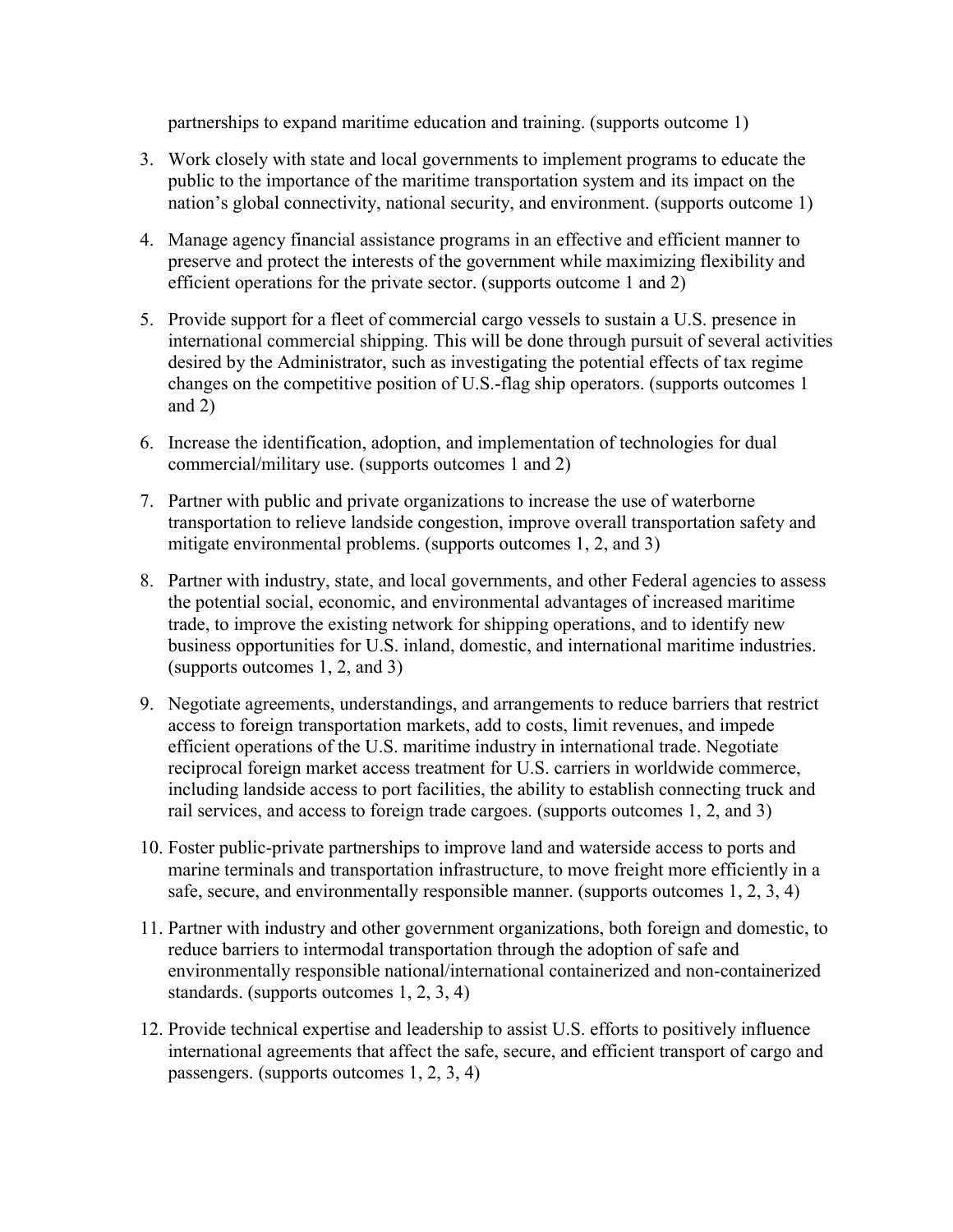- 13. Transfer surplus Federal property to State or local ports to improve services at those facilities. (supports outcomes 1 and 3)
- 14. Support efforts to eliminate unnecessary U.S. regulatory standards, to reduce major bridge impediments that restrict full utilization of navigable waterways, and to assure effective solutions to environmental issues, including dredging, which inhibits the throughput of U.S. ports and waterways. (supports outcomes 1, 3, and 4)
- 15. Support and facilitate development of innovative, safe, secure, and environmentally sound vessel designs, technologies, shipbuilding processes, and consensus standards to improve U.S. maritime efficiency. (supports outcome 4)

#### **D. Key External Factors**

The external factors presented below may affect our ability to achieve our commercial mobility outcomes:

*Disruptions in the transportation system* could seriously impact freight and passenger movements as well as the economy. Ports and the maritime system have come under intense scrutiny in the aftermath of the September 11, 2001 terrorist attacks. Other examples, such as the September 2002 West Coast ports shutdown, demonstrated the disruption of, and impact on, the entire transportation system and the economy. Closure or disruption in any other modal segment would have a similar impact in slowing down freight movement and increasing costs to consumers. In addition, the transportation system continues to be impacted over the long term by congestion, the threat of terrorism, and the unexpectedly high cost of new security measures.

*An efficient transportation system* is essential for U.S. businesses to be competitive in the global marketplace. As 95 percent of all international seaborne commerce arrives via ships, there needs to be improved coordination and planning in making public-private sector investments to improve both domestic and international intermodal transportation connections. A loss of public support for global trade investments could lead to a decrease in the competitiveness of U.S. businesses in the global marketplace.

*Continuing trade deregulation as well as horizontal integration* of the global transportation system across all modes of transport will be important in developing and sustaining a transportation system that supports global economic activity. Transportation has become part of the supply chain management by allowing time optimization of shipments. This is done through reliable and flexible mixed modes of integrated transportation.

*The development and adoption of IT*. The United States has been lagging behind our trading partners in the area of research and development. While the U.S. has been accepting of these new trends, Americans are not currently leaders in transportation research and development.

*Developing a transportation system that supports global economic activity*. A change in the global regulatory climate towards favoring minimal national trade regulations would reduce barriers to international trade, and develop criterion to facilitate trade, which in turn would lead to an increase in global economic activity.

*Commercial Viability of U.S. Maritime Industry* is dependent on its ability and willingness to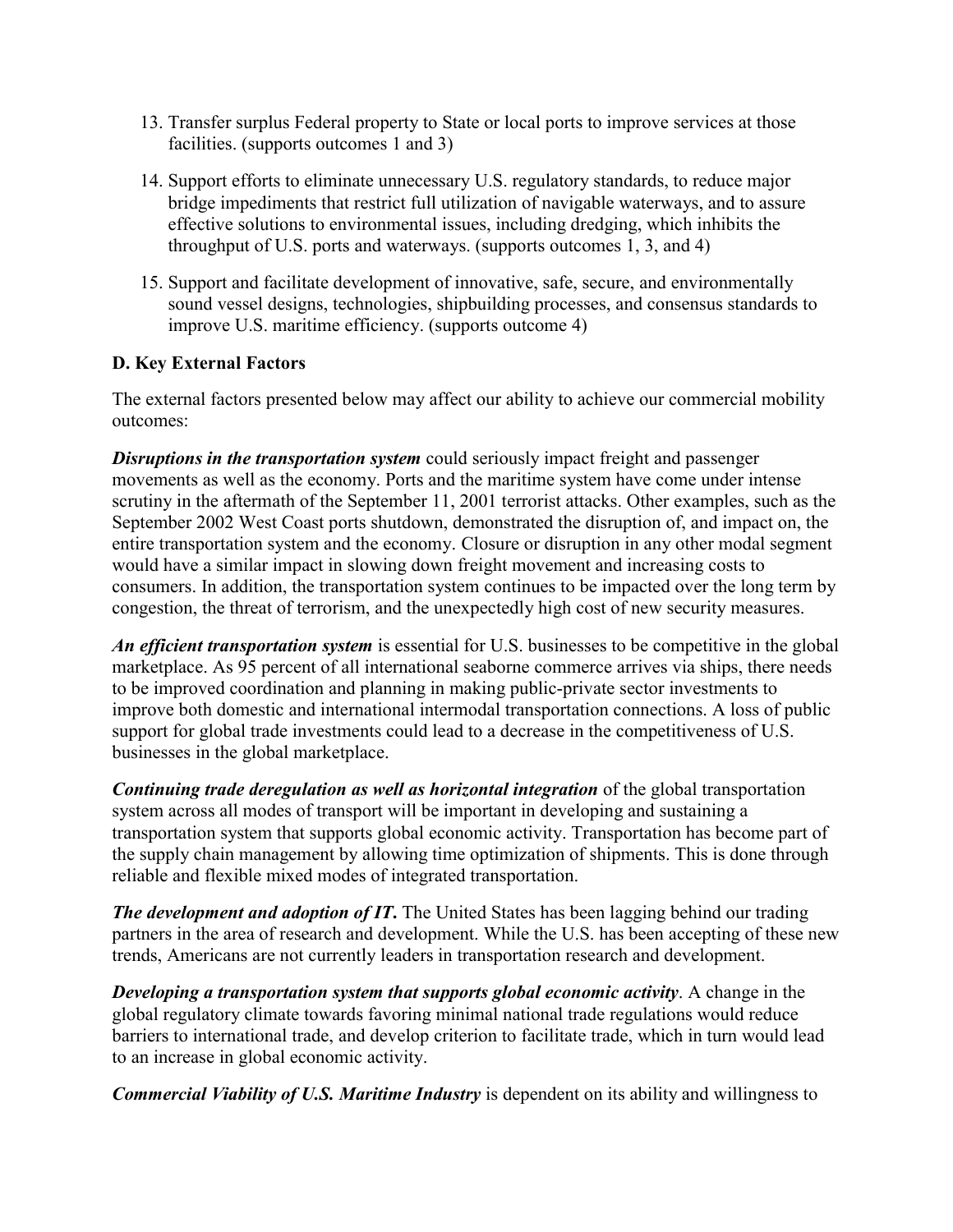invest/reinvest in capital improvements. The economic revitalization of the industry could make the shipbuilding infrastructure more competitive, which in turn could increase the inventory of U.S.-built and-flagged vessels.

# **E. Crosswalk to the DOT Strategic Plan:**

MARAD's commercial mobility strategic objective ties to the Department's mobility and global connectivity strategic objectives. The mobility strategic objective seeks to advance accessible, efficient, intermodal transportation for the movement of goods and people. The global connectivity strategic objective is to promote and facilitate a more efficient domestic and global transportation system that enables economic growth and development. In the maritime arena, MARAD will play a key role in helping the Department to achieve a number of DOT outcomes. Of specific relevance to MARAD, the Department seeks reduced congestion, increased transportation system reliability, reduced barriers to trade, more efficient movement of cargo, enhanced international competitiveness for the U.S. transport industry, and harmonized international standards and regulations. The Department plans to pursue 26 specific strategies to achieve these desired outcomes and MARAD will have a role in many of them, particularly as they relate to the maritime transportation system.

#### **F. Crosswalk between MARAD's strategic objectives, outcomes, & annual performance measures:**

MARAD's commercial mobility strategic objective is to promote and facilitate a U.S. maritime transportation system that improves the safe and efficient movement of goods and people. The following table presents a crosswalk between our desired outcomes in this area and our candidate annual performance measures. Most of these measures are of an interim nature and indicate where we intend to go and how we plan to demonstrate our future success.

|                                                                                          | <b>Candidate Performance Measures</b>                                                                                                          |
|------------------------------------------------------------------------------------------|------------------------------------------------------------------------------------------------------------------------------------------------|
| <b>Outcomes</b>                                                                          |                                                                                                                                                |
| The U.S. maritime transportation system better<br>meets customer needs and expectations. | 1. Number of short sea shipping<br>demonstration projects initiated. New                                                                       |
|                                                                                          | 2. Number of ship design technologies<br>developed that improve environmental<br>soundness of vessels and their<br>shipboard technologies. New |
|                                                                                          | 3. Number of ship design technologies<br>developed that improve or streamline<br>shipbuilding processes. New                                   |
|                                                                                          | 4. Number of ship design technologies<br>developed that improve consensus<br>standards. New                                                    |
|                                                                                          | Level of private sector investment in<br>5.                                                                                                    |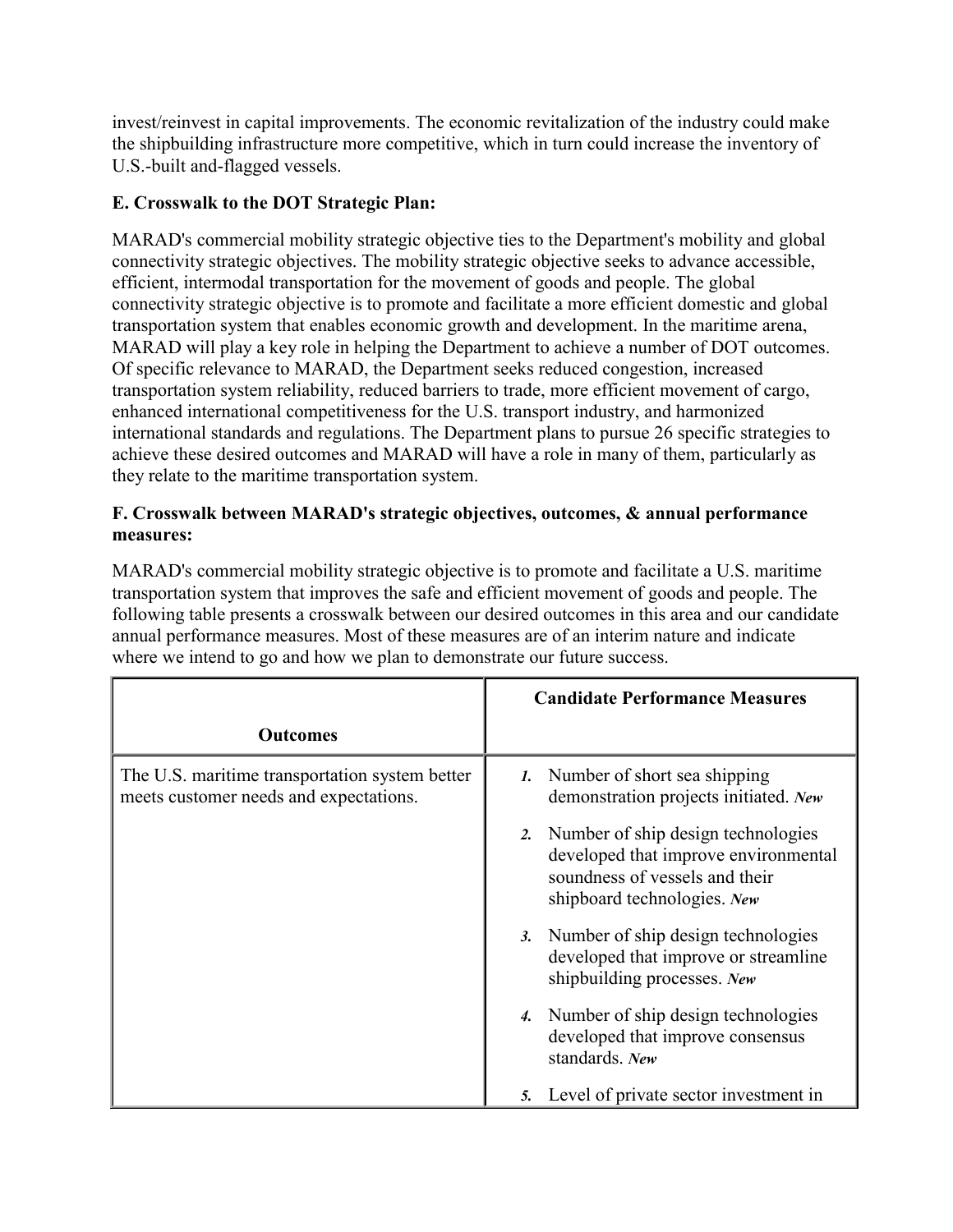|                                                         | U.S. shipbuilding supported by<br>financial assistance program. New<br>6. Default rate on Title XI loan<br>guarantees. New |
|---------------------------------------------------------|----------------------------------------------------------------------------------------------------------------------------|
| Increased efficient transportation choices.             | 1. Number of technologies/projects<br>developed to increase maritime<br>transportation efficiency. New                     |
| Enhanced marine and surface transportation<br>linkages. | 1. Number of technologies/projects<br>developed to improve marine-surface<br>linkages. New                                 |
| Improved safety in the maritime industry.               | 1. Number of ship design technologies<br>developed that improve the safety of<br>vessels. New                              |

# **I. NATIONAL SECURITY STRATEGIC OBJECTIVE**

#### *Assure that sufficient sealift capability and intermodal transportation infrastructure exist to support vital homeland and national security interests.*

#### **A. Perspective and Outlook:**

Waterborne transportation provides a vital link for deploying our armed forces to defend our national interests. An important national security function is prioritizing and allocating civil transportation and infrastructure during wartime. A key element of the U.S. defense strategy is the capability for power projection – the ability to quickly move troops and supporting equipment worldwide and to sustain their presence if necessary.

Global deployments from bases in the continental United States increases the demand for surge transportation resources, compared to relying on overseas garrisons. The transition from routine operations to deploying heavy equipment in support of an overseas ground war requires greater use of sealift and the U.S. commercial maritime sector to meet DOD requirements. Thus, the ability of the United States to respond to major military contingencies in the future will continue to require: adequate U.S.-flagged active and reserve sealift resources, skilled U.S. maritime labor, and the associated infrastructure of America's maritime industry.

Another critical element is security at commercial facilities. Keeping facilities secure while minimizing commerce flow disruptions is vital to national and international interests. By assisting with the administration of port security grants, funded by the Transportation Security Administration, MARAD will help to mitigate known security vulnerabilities at U.S. seaports. In addition, MARAD must develop standards and curriculum that provide for the effective training and certification of maritime security professionals. Also, to the extent funding is available, MARAD will provide security training to personnel of U.S. and selected foreign ports. MARAD will also work to identify and alleviate any adverse impacts that may result from the implementation of U.S. and international security requirements.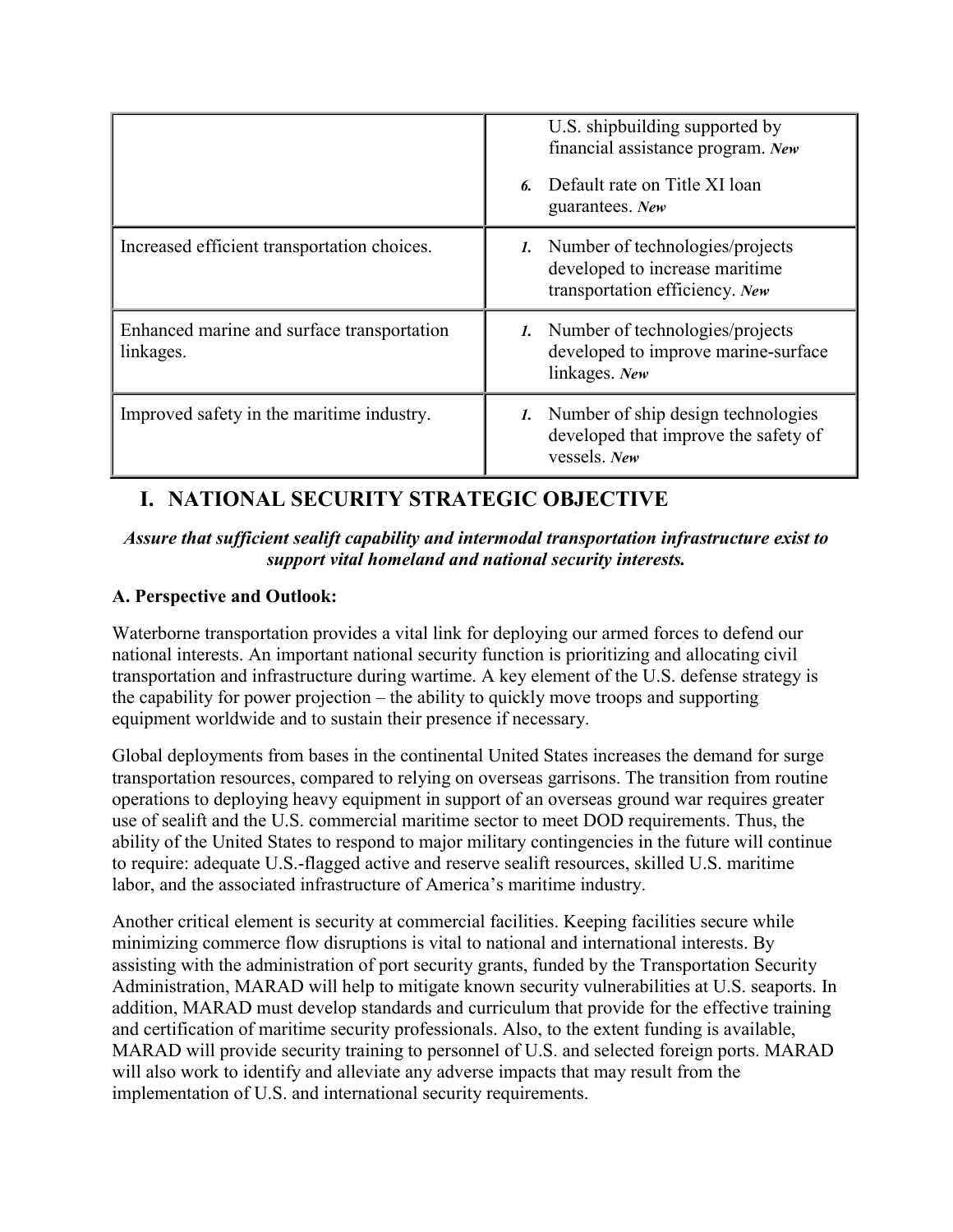The challenges for maritime education and training have taken on a new focus, which spans several recent trends in the maritime industry not seen before in traditional seafaring. The concepts of intermodalism and national transportation systems continue to expand, and thus require the skills and services of an increasing number of qualified, well-trained professionals. The aging mariner workforce, additional safety and training related mariner qualifications, decline in the number of commercial sea-going billets, and attractive shore-side employment opportunities represent obstacles in adequately meeting demand for both licensed and unlicensed U.S. mariners in the future. Given this situation, establishing a mariner reserve system or service composed of qualified sailors who would be obligated to serve in the event of a national emergency is prudent to assure availability of a qualified mariner pool.

The existing fleet of readily available, government-owned ships need significant modernization or recapitalization within in the next decade. The same is true of the U.S.-flag commercial fleet. If this recapitalization does not occur in a timely manner, there could be a shortage of heavy-lift vessels to deliver smaller floating craft, and tankers needed to move petroleum or potable water for sea-based forces. Programs must be available to facilitate the building or re-flagging of ships under the U.S. flag.

Key to the recapitalization of the fleet is an efficient, effective, and modern American shipbuilding infrastructure and supporting workforce, available and positioned to build and maintain government-owned and commercial vessels designed to meet our national defense and commercial needs. Today, American shipyards are at a severe competitive disadvantage in the international commercial marketplace due, in part, to unfair foreign subsidies and pricing policies. As a consequence, shipyard jobs and skills have been declining steadily and investment in modern infrastructure has been drastically curtailed. In short, our national defense needs are at risk and will require government/private sector partnerships to reverse this condition.

Vigorous global competition is expected to continue to fuel the consolidation of today's international liner carriers into a few, but more cost-efficient mega-carriers. Commercial carriers will become components of integrated worldwide transportation providers whose services link land, sea, and air operations. To help maintain national and economic security, the U.S. must control a portion of the ships carrying U.S.-foreign trade and essential resources. Integrating the commercial and defense transportation systems will conserve Federal resources.

#### **B. Outcomes:**

- 1. Sufficient surge and sustainment sealift (both commercial and government-owned) and shipyard capacity is available to support DOD deployment requirements.
- 2. Sufficient, well-qualified U.S. maritime labor is available to support DOD deployment requirements while sustaining commerce.
- 3. Commercial ports are available when needed by DOD for deployments.
- 4. The security of the U.S. maritime transportation system is strengthened, while minimizing disruption to commerce.

#### **C. Means and Strategies:**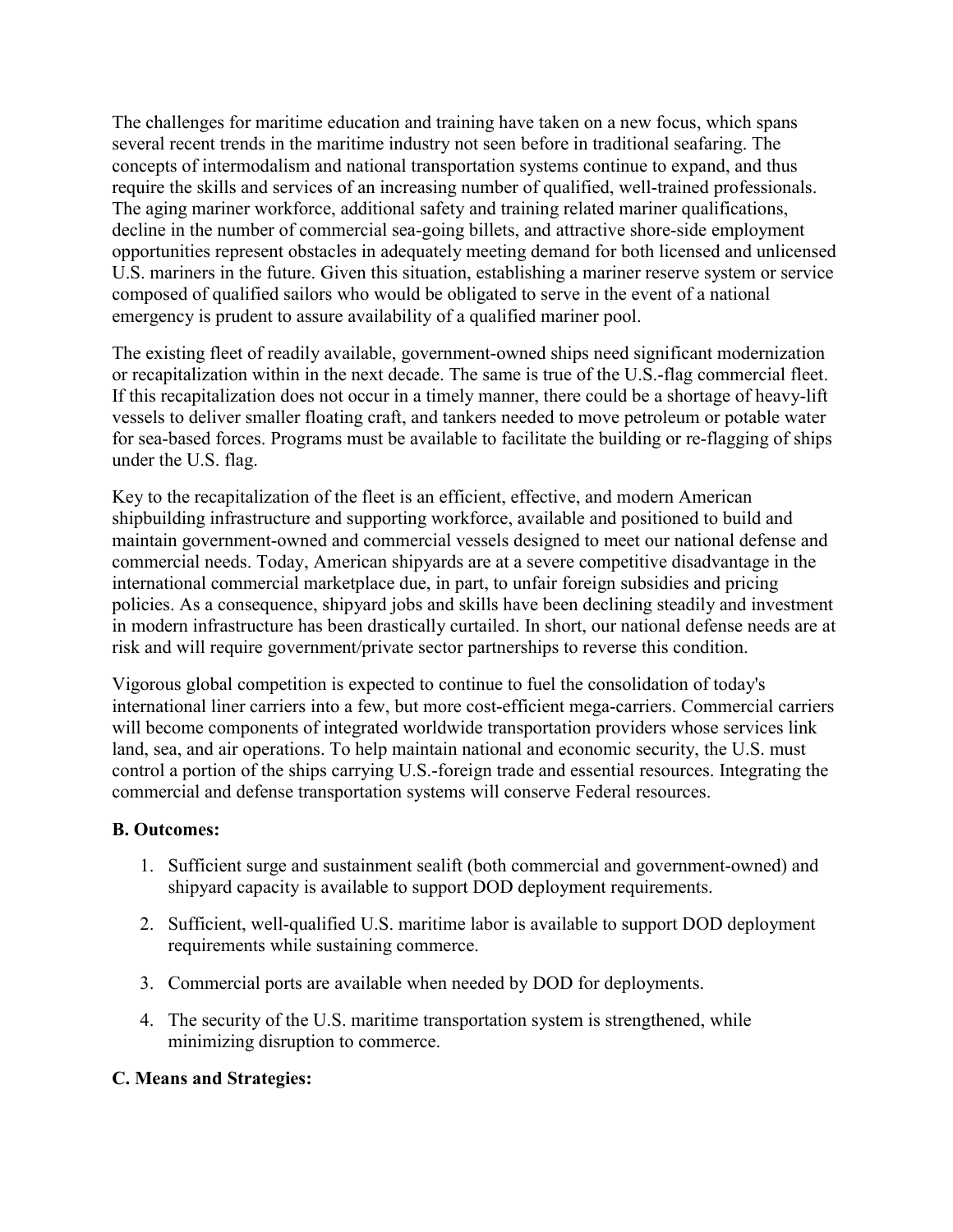- 1. Maintain and/or enter into sealift agreements with DOD and the industry to enhance the delivery of equipment and intermodal and other transportation services to DOD by utilizing the best commercial practices to meet DOD's needs in a cost-effective manner. (supports outcome 1)
- 2. Continue the RRF maintenance and repair regime by awarding multi-year performancebased contracts to commercial ship maintenance and repair firms for all RRF vessels and by providing for berthing arrangements for each RRF ship according to its prescribed readiness. (supports outcome 1)
- 3. Increase the efficiency and security of the fleet sites to speed activations and protect assets. (supports outcome 1)
- 4. Devise a strategy to address re-capitalization of the Ready Reserve Force to meet future DOD requirements. (supports outcome 1)
- 5. Coordinate and facilitate efforts to revitalize U.S. shipbuilding and repair capacity, processes and procedures through the application of existing federal program assistance, government/industry partnerships in research and development, and support for other initiatives. (supports outcome 1)
- 6. Assure compliance with the cargo preference laws to provide an economic base to maintain U.S.-flag commercial vessels and crews are available for national security sealift. (supports outcomes 1 and 2)
- 7. Create effective plans for the smooth movement of DOD personnel and material from origin to destination by participating in joint mobilization exercises, strengthening cooperative partnerships and ensuring effective emergency planning and coordination with the North Atlantic Treaty Organization (NATO), DOD, the Federal Emergency Management Agency (FEMA), Regional Emergency Transportation Coordinators, commercial transportation providers, and other Federal agencies. (supports outcome 1 and 3)
- 8. Undertake joint initiatives with DOD, carriers and maritime labor to ensure rapid crewing of Ready Reserve Force (RRF) vessels during emergencies. This includes working with the Ship Operations Cooperative Program members and other industry partners to improve mariner recruitment and retention. (supports outcome 2)
- 9. Provide leadership in implementing education, safety, and training standards and ensuring the continuing renewal of the maritime industry workforce to meet the nation's economic and national security requirements. (supports outcome 2)
- 10. Provide leadership in the development and implementation of domestic and international standards and training curricula for maritime transportation professionals. (supports outcome 2)
- 11. Administer federal port controller contracts, issue port planning orders, and chair the National Port Readiness Network to ensure effective military deployments through U.S. ports. (supports outcomes 3)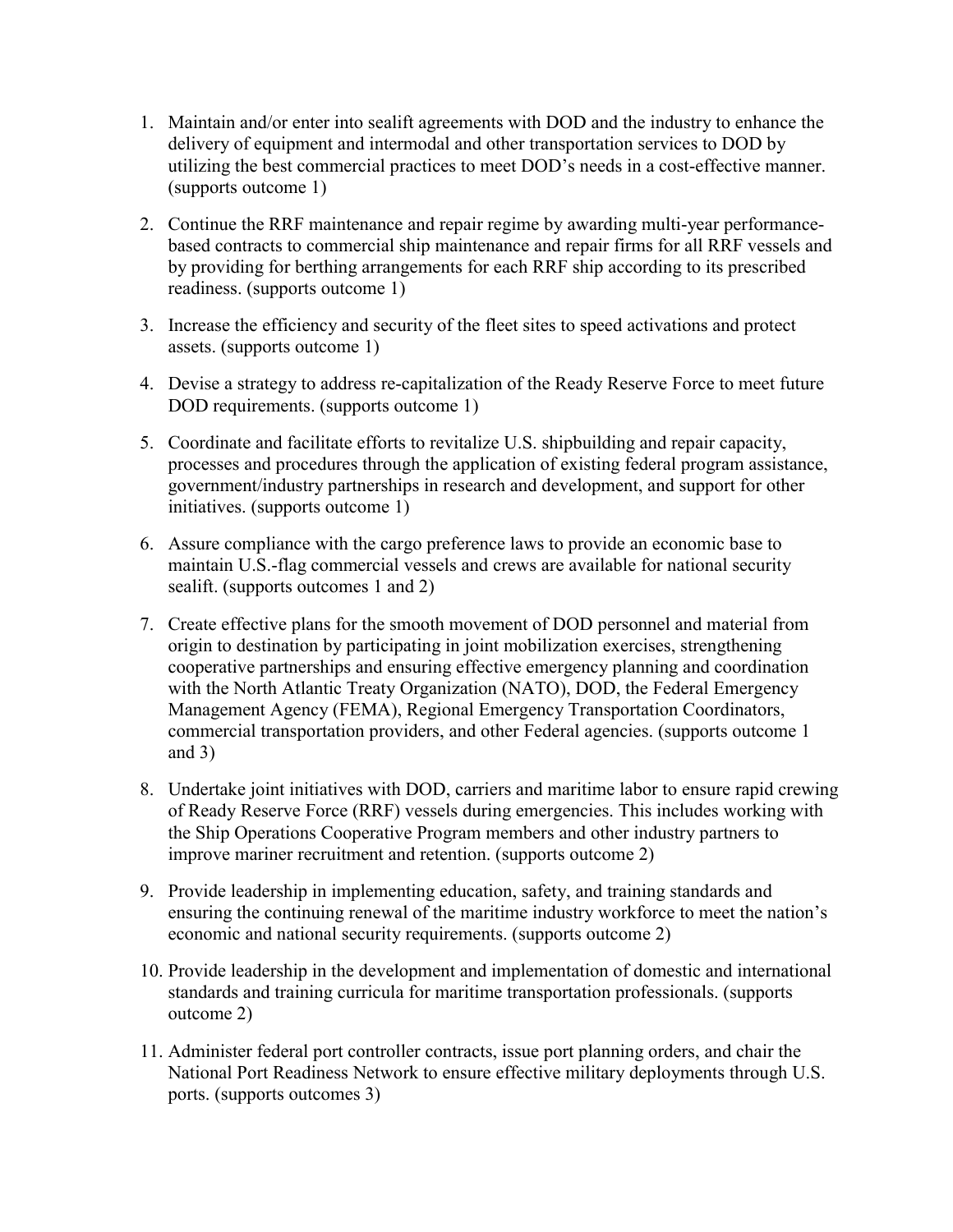- 12. Trains federal port controllers and conduct military deployment exercises at strategic commercial ports. (supports outcome 3)
- 13. Develop and support international, federal, state, and local maritime security initiatives that ensure effective flow of commerce. (supports outcome 4)
- 14. Administer the Title XII war risk insurance program to assure that adequate sealift is available to respond to major military contingencies, when commercial insurance is not available. (supports outcome 4)

# **D. Key External Factors:**

How security issues will impact transportation has become a concern for the maritime industry. The factors listed below are likely to play a part in our ability to achieve our security outcomes.

*Our security is dependent on many factors beyond our control.* It is difficult for the U.S. to hold foreign countries to the same standards of security that we insist on within our borders. Some security measures may be easily implemented, while other more costly measures may not be adapted. The inability of the global community to resolve regional conflicts could lead to further attacks.

*Combating the increased risk of terrorism.* Since the incidents on September 11, 2001, improving the security of U.S. ships, shipyards, ports and supporting infrastructure systems has taken on new significance. Protecting 96,000 miles of coastline and waterways will require diligence and advances in technology to assure the safety of our waterborne transportation systems.

*Maintaining flexibility and flow of information between Public Authorities and the Private Sector may prove essential in protecting seaports/lanes***.** Improving the flow of information, sharing of sensitive and propriety information between public and private entities may be increasingly important to meeting future transportation security challenges.

*Public tolerance and industry response to security measures* is a growing concern. Industry and the public expect reliability in the delivery of goods. Security measures that add on frequent and lengthy delays increasing the cost of transportation without adding to apparent security will not be well tolerated by the public or the transportation industry.

#### **E. Crosswalk to the DOT Strategic Plan:**

The Department's security strategic objective is to balance homeland and national security transportation requirements with the mobility needs of the Nation for personal travel and commerce. Specifically, the Department desires that the national transportation system meet both homeland and national security requirements. MARAD has a key role in this area. The Department plans to pursue 14 specific strategies to achieve this outcome. Three strategies are particularly pertinent to MARAD. The first is maintaining DOT responsibility for oversight of national security initiatives affecting the maritime transportation system within the Maritime Administration. The second is to develop, test, and evaluate plans for seaborne movement of personnel and material from origin to destination during military contingencies and disaster response. Third, maintain the resources and capacity to support national defense requirements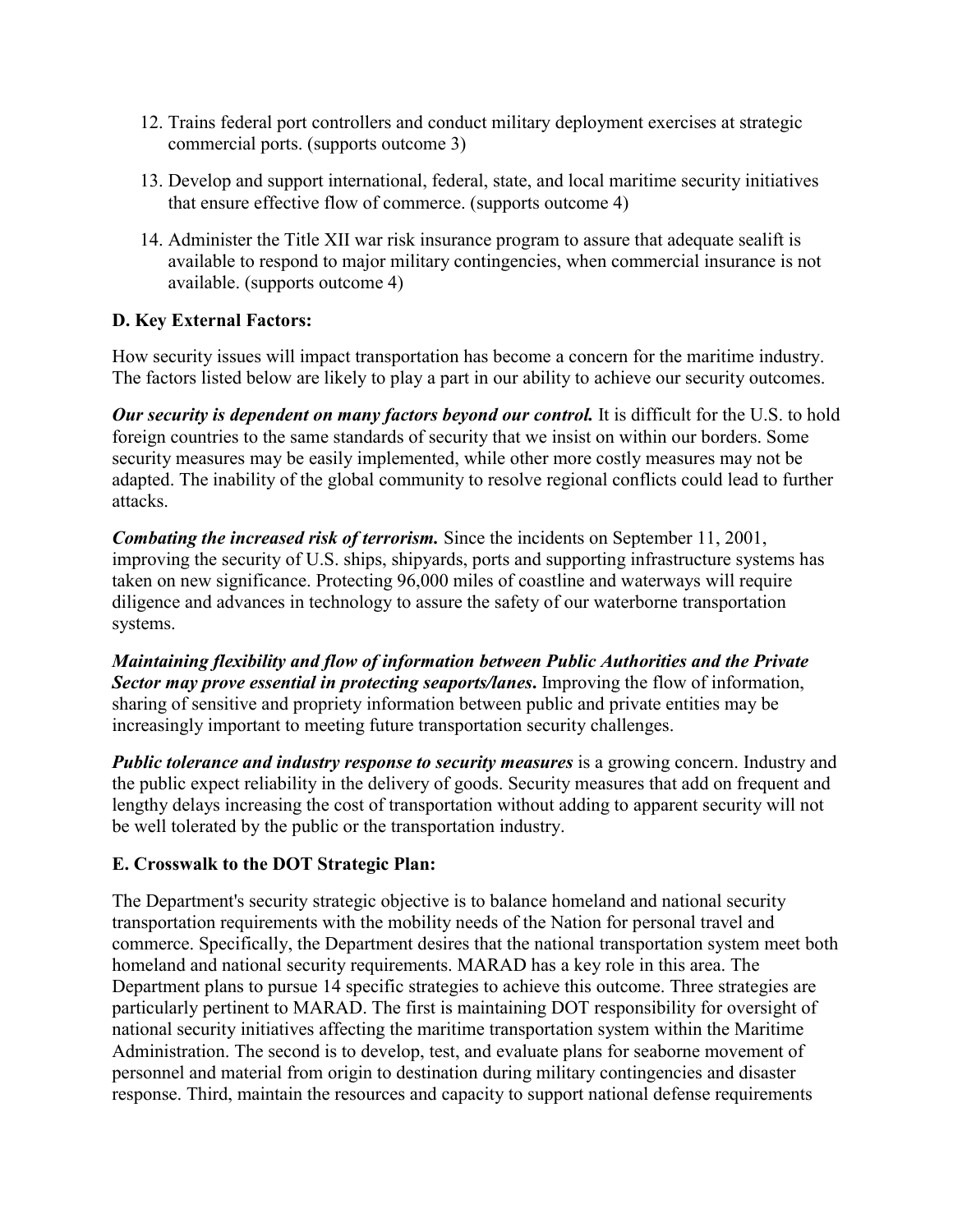and assist in disaster response and recovery efforts.

MARAD plays an important role with other DOT Operating Administrations in working with other agencies to develop and implement improved transportation security initiatives, to provide financial assistance for security improvements and to develop new uses for technology to improve security. All of these activities are designed to maintain a seamless, but secure transportation system for all users of the maritime transportation network.

MARAD's role is to address the national security requirements for waterborne transportation, particularly sealift from the United States mainland to other parts of the globe. Oceanborne transport is the prime method by which DOD moves material to overseas locations. For this reason, MARAD has a leadership role in developing, testing and evaluating plans for seaborne movement of personnel and material from origin to destination during military contingencies and disaster response. MARAD also has expertise in maintaining the maritime resources and capacity to support national defense requirements. Our success in both of these areas is measured by the Department's annual performance goal for Strategic Mobility.

#### **F. Crosswalk between MARAD's strategic objectives, outcomes, & annual performance measures:**

MARAD's national security strategic objective is to successfully maintain the resources and capacity needed each year to support national defense sealift and intermodal transportation requirements. The following table presents a crosswalk between our desired outcomes in this area and the candidate annual performance measures that we plan to use to demonstrate our success.

| <b>Outcomes</b>                                                                                                                                                       | <b>Candidate Performance Measures</b>                                                                                                                                                      |
|-----------------------------------------------------------------------------------------------------------------------------------------------------------------------|--------------------------------------------------------------------------------------------------------------------------------------------------------------------------------------------|
| Sufficient surge and sustainment sealift (both<br>commercial and government-owned) and<br>shipyard capacity is available to support DOD<br>mobilization requirements. | <i>1.</i> Percentage of DOD-required shipping<br>capacity [both commercial and<br>government-owned] complete with<br>crews available within mobilization<br>timelines. Existing            |
|                                                                                                                                                                       | 2. Percent of Ready Reserve Force (RRF)<br>no-notice activations that meets<br>assigned readiness timelines. Existing                                                                      |
|                                                                                                                                                                       | 3. Percent of days that RRF ships are<br>mission capable while under DOD<br>control. Existing                                                                                              |
|                                                                                                                                                                       | 4. Ship capacity (in thousands of twenty-<br>foot container equivalent units, or<br>TEUs) available to meet DOD's<br>requirements for intermodal,<br>commercial sealift capacity. Existing |
|                                                                                                                                                                       | Shipyard capacity (graving<br>5.                                                                                                                                                           |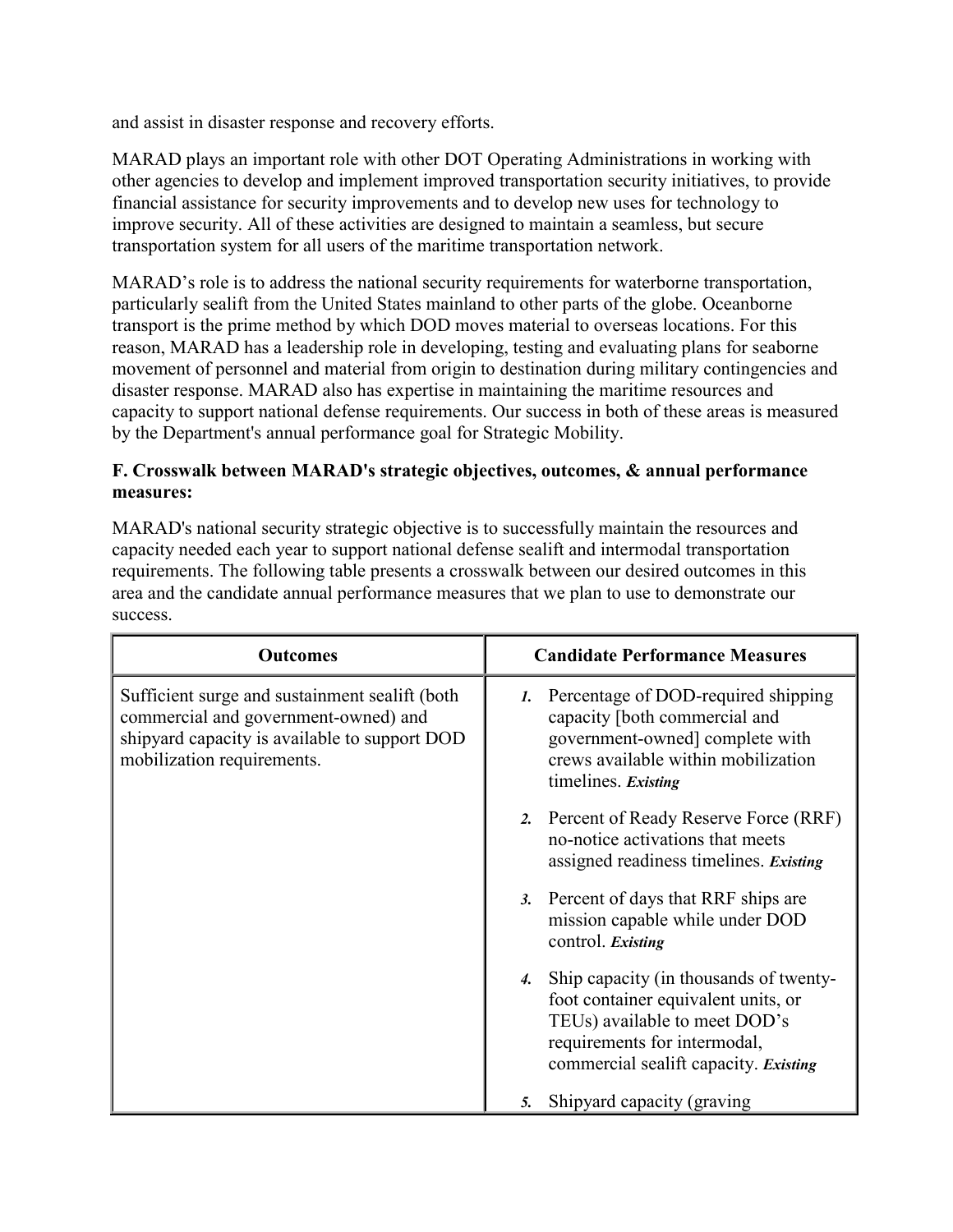|                                                                                                                                       | docks/drydocks, etc.) to meet DOD's<br>requirements for sealift capacity. New                                                                                                                                                          |
|---------------------------------------------------------------------------------------------------------------------------------------|----------------------------------------------------------------------------------------------------------------------------------------------------------------------------------------------------------------------------------------|
| Sufficient, well-qualified U.S. maritime labor<br>is available to support DOD mobilization<br>requirements while sustaining commerce. | Of the mariners needed to crew the<br>$\mathbf{1}$ .<br>combined RRF sealift and commercial<br>fleets during national emergencies, the<br>percent of the total that are available.<br>Existing                                         |
|                                                                                                                                       | 2. Percentage of U.S. Merchant Marine<br>Academy (USMMA) and the State<br>Maritime Academies (SMA) Student<br>Incentive Payment (SIP) program<br>graduates who obtain an afloat position<br>in the U.S. maritime industry. New         |
|                                                                                                                                       | Percentage of USMMA and SMA SIP<br>3.<br>program graduates who are<br>commissioned as an active duty officer<br>in the armed forces of the United<br>States. New                                                                       |
|                                                                                                                                       | 4. Percentage of USMMA and SMA SIP<br>program graduates receiving a<br>determination to work ashore in<br>maritime-related employment. New                                                                                             |
|                                                                                                                                       | Percentage of USMMA and SMA SIP<br>5.<br>program graduates who have received a<br>service obligation deferral to attend<br>graduate school in a maritime-related<br>program. New                                                       |
|                                                                                                                                       | Percentage of USMMA midshipmen<br>6.<br>who have received a general deferral to<br>complete coursework after the time<br>when they were expected to graduate<br>and SMA SIP cadets who take longer<br>than four years to graduate. New |
|                                                                                                                                       | Percentage of USMMA and SMA SIP<br>$\mathcal{I}$ .<br>program graduates who have not<br>achieved appropriate employment. New                                                                                                           |
|                                                                                                                                       | Percentage of USMMA and SMA SIP<br>8.<br>program graduates who successfully<br>complete their service obligation<br>according to MARAD policies. New                                                                                   |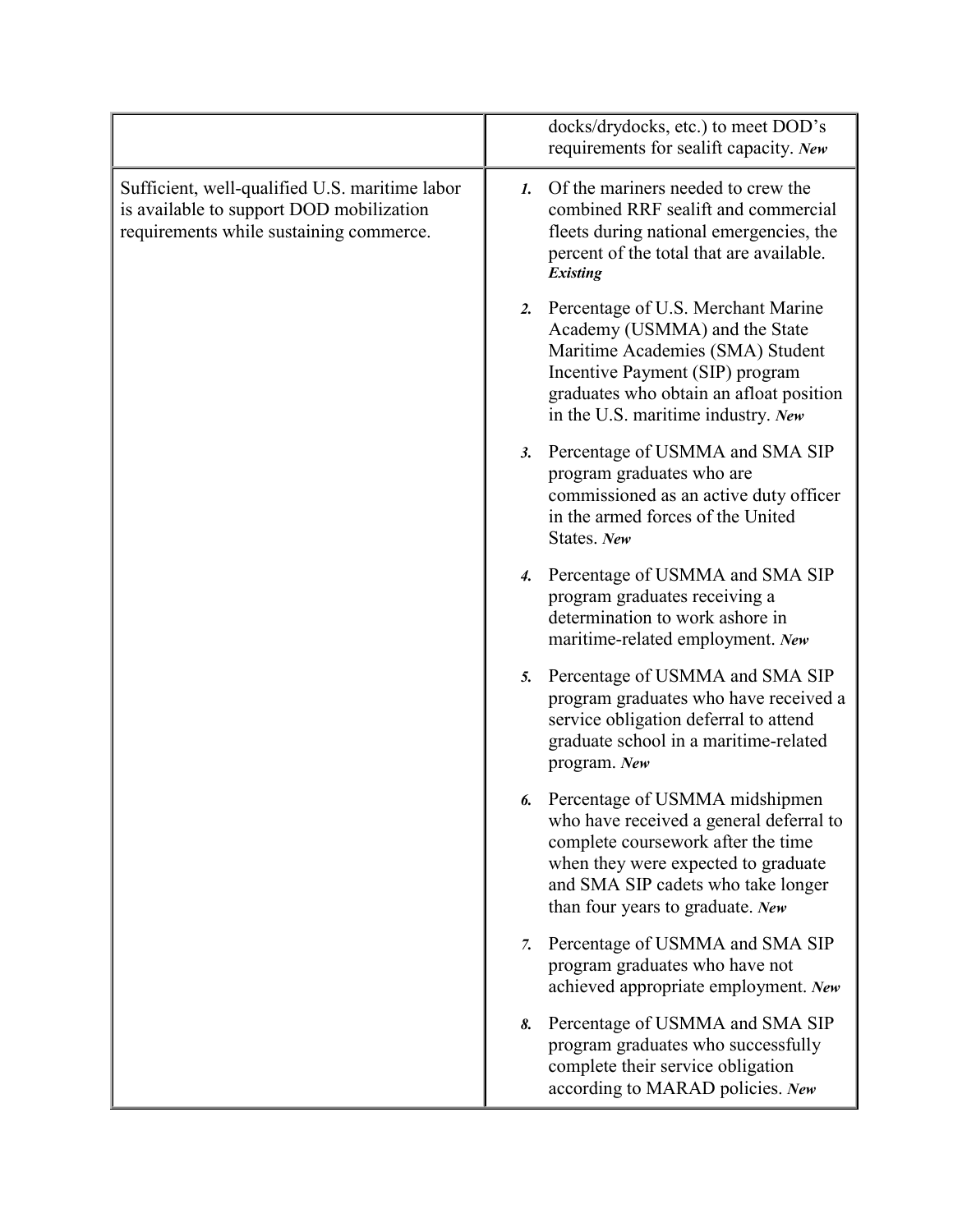|                                                                                                                         | 9. Percentage of USMMA-admitted plebe<br>candidates who graduate with a Coast<br>Guard license and a commission<br>qualified to serve the nation in the<br>merchant marine and in the armed<br>forces of the United States. New |
|-------------------------------------------------------------------------------------------------------------------------|---------------------------------------------------------------------------------------------------------------------------------------------------------------------------------------------------------------------------------|
| Commercial ports are available when needed<br>by DOD for deployments.                                                   | 1. Percentage of DOD-designated<br>commercial ports available for military<br>use within DOD established readiness<br>timelines. Existing                                                                                       |
| The security of the U.S. maritime<br>transportation system is strengthened, while<br>minimizing disruption to commerce. | 1. Number of security training courses<br>approved by MARAD under the<br>Marine Transportation Security Act<br>$(MTSA)$ of 2002. New<br>Percentage of preference cargo carried.                                                 |
|                                                                                                                         | 2.<br><b>New</b>                                                                                                                                                                                                                |

# **I. ENVIRONMENT STRATEGIC OBJECTIVE**

#### *Promote maritime and intermodal transportation solutions that enhance environmental stewardship.*

#### **A. Perspective and Outlook:**

Over the past five years, the impact of maritime transportation on the human and natural environment has become more evident particularly in areas such as aquatic nuisance species and air quality. In the Great Lakes and other important watersheds the introduction of nuisance species has severely degraded native species in the aquatic environment. In port communities, in particular, the adverse contribution of maritime transportation activities to air quality has become more evident. Yet as we move into the 21<sup>st</sup> Century, landside congestion, the expected growth in the volume of cargo moved through the Nation's transportation system, and the need for energy efficiency will place tremendous pressure on the nation's already stressed transportation system and the environment. As Marine Transportation responds to this projected growth and increasingly serves as a relief valve to congested highway and rail transportation corridors, marine-related environmental impacts will become more profound. Unless these impacts are anticipated and addressed, they could impede the nation's economic growth and quality of life.

At the same time, the government, like the private sector, is challenged with new trends in environmental accountability that involve top to bottom management in the form of integration of environmental management systems (EMS) to provide organizations of all types with a structured approach for managing environmental and regulatory responsibilities to improve overall environmental performance. There is also the increasing attention paid to environmental compliance issues in maritime industry sectors on such issues as storm water runoff from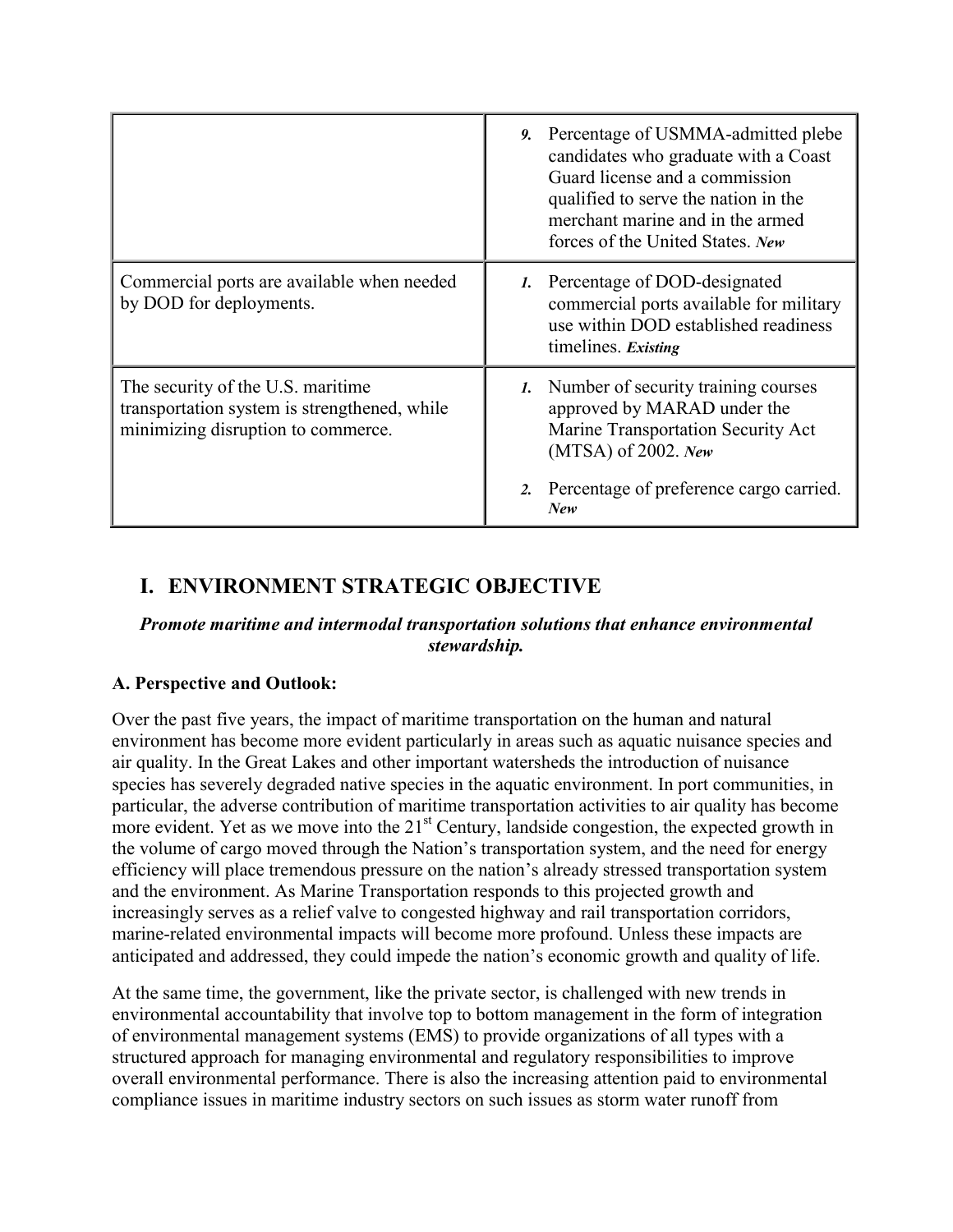shipbuilding, ship repair and ship recycling facilities. This trend will continue. These factors will drive MARAD's environmental agenda through 2008.

# **B. Outcome:**

1. Reduced pollution and other adverse environmental effects of transportation and transportation facilities.

# **C. Means and Strategies:**

- 1. Exercise leadership in working with national and international partners to develop and implement marine transportation related national and international environmental standards and requirements.
- 2. Provide leadership within the maritime community to support the President's Hydrogen Fuel initiative through cooperative research on marine applications of hydrogen technologies.
- 3. Act as a catalyst in moving ballast water treatment technologies from the laboratory to the ship through a cooperative partnership with other federal agencies and stakeholders to test and evaluate ballast water treatment technologies aboard MARAD vessels and platforms and aboard commercial vessels.
- 4. Adopt transportation policies and promote marine related technologies and systems that reduce degradation of environmental quality.
- 5. Serve as a catalyst with federal and state agencies and stakeholders to conduct research and identify, demonstrate, and promote energy efficient, alternative fuels, and air pollution reduction technologies for maritime applications.
- 6. Work proactively with our transportation partners to implement integrated multi-modal approaches to resolving transportation challenges that harmonize transportation and environmental protection goals and enhance intermodal transportation planning tools through the development and use of multi-modal models that incorporate environmental impact considerations.
- 7. Provide leadership in partnering with federal, state, and local government agencies and the private sector to encourage the identification and use of brownfields for port and intermodal development.
- 8. Support research on connections among transportation, energy and the environment.
- 9. Collaborate with federal, state, and local emergency response organizations to improve prevention and response measures for hazardous materials releases at MARAD facilities.
- 10. Improve MARAD-owned facilities for the benefit of host communities by recycling, using recycled products, and preventing pollution.
- MARAD's obsolete vessels pose a significant challenge to the Agency. In this regard, MARAD will: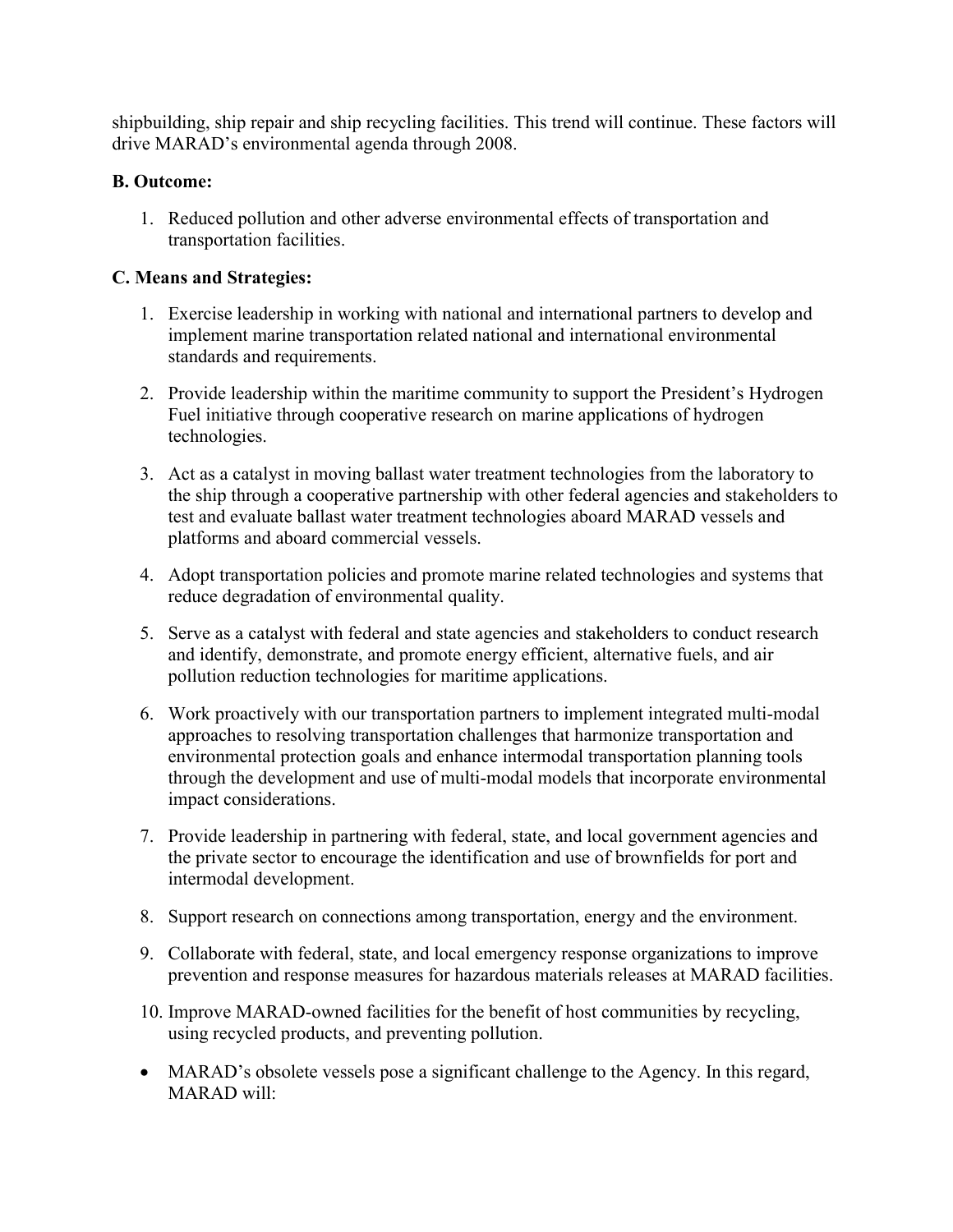Reduce the environmental risk associated with its obsolete vessels at fleet sites by: (a) Disposing of high-risk vessels first; (b) Evaluating vessel conditions quarterly, unless circumstances warrant more frequent evaluation; (c) Exploring innovative approaches to oil and oily-water removal and remediation; (d) Testing and improving emergency response procedures and capabilities at the fleets; and (e) Exploring and implementing the most expedient cost effective combination of disposal options consistent with appropriate environmental and worker protections; and (f) Participating actively in international efforts (including those at the IMO, ILO and Basel Convention) to address issues of environmental and worker protection is ship recycling.

- MARAD will also review its procedures, training, and responses related to hazardous materials handling and release response.
- 1. Partner with federal and state environmental regulatory agencies and the private sector to develop guidelines and best management practices to assist maritime industry partners in improving environmental stewardship and compliance.
- 2. Continue to partner with other federal agencies and stakeholders to establish appropriate testing protocols and test and verify ballast water treatment technology to reduce the introduction of aquatic nuisance species.

#### **D. Key External Factors:**

MARAD's ability to achieve its environmental outcomes will depend in large part on the continued recognition of marine transportation as an integral part of our nations transportation system affecting the environment, quality of life, and economic well being of the nation. That recognition is central to the establishment of the public/private partnerships that will be necessary to achieving our goals. Other important factors affecting the outcomes include:

*Transportation faces significant challenges to control environmental degradation and energy consumption*. Those same challenges affect marine transportation. Addressing those challenges in the maritime sector, however, has taken on new significance. As marine transportation grows in response to increases in global trade and landside congestion, its environmental impacts and benefits are being more fully recognized. Properly assessing those benefits and mitigating environmental impacts will be critical to an integrated national transportation system that considers environmental benefits of multi-modal planning.

*Landside congestion and air quality* require new approaches to transportation. Short sea shipping and passenger ferry operations are viable options for addressing congestion and the resulting air quality issues along major transportation corridors.

*New local, national, and international regulatory requirements and standards will play a pivotal role* in marine transportation, particularly as they relate to air emissions and ballast water protection. Regional air quality (non-attainment) and global climate change are demand cleaner emissions marine power plants.

*Technology transfer and adaptation of advanced air pollution control and alternative fuel technologies to the marine transportation industry* will be key factors. Historically, investment in research, development, and deployment of air pollution reduction technologies in the maritime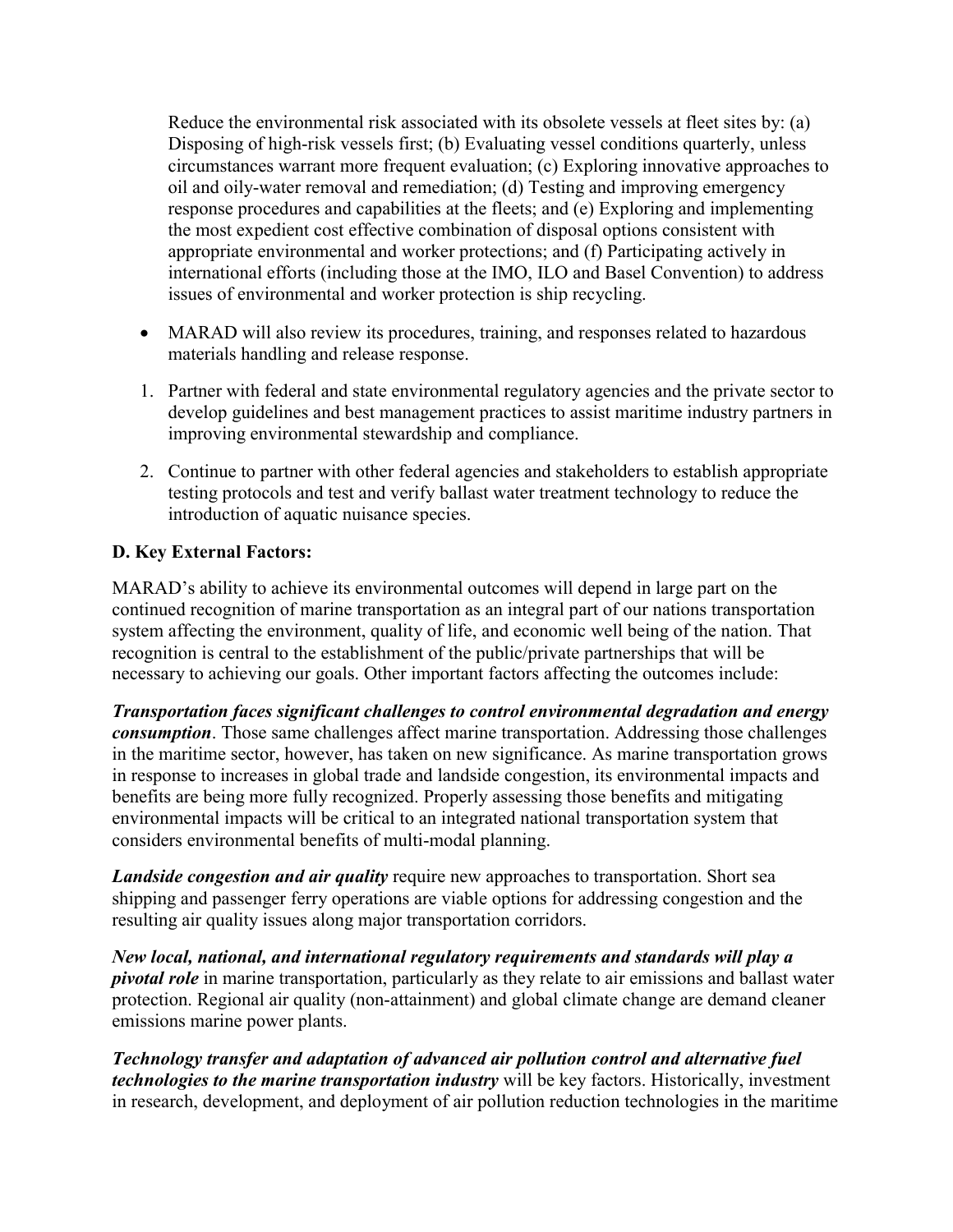sector (including port equipment and vessels) has been minimal. As a result, while landside transportation has seen vast improvements in pollution control technologies and processes, marine transportation has advanced slowly. Emphasis must be given to identifying technology transfer and adaptation opportunities along with significant public/private investment to narrow the gap. That effort will require the cooperation of multiple federal agencies and stakeholders.

Moreover, the extent to which energy efficient and clean emission power plants are adopted by the maritime transportation industry will depend upon the demonstrated availability of marine power systems that are economically viable as well as clean.

*The role of MARAD is changing* with respect to marine transportation. Today there is growing recognition that ports and marine transportation are vital to the national interests. Given the global nature of marine transportation, environmental issues related to marine transportation, such as air emissions and aquatic nuisance species, require national and international attention. Transportation congestion mitigation and air quality require regional and national approaches so as not to create new barriers to smart growth and passenger and goods movement. With the transfer of the Coast Guard to the Department of Homeland Security, the maritime responsibilities of the Department now fall on MARAD. While the focus on decentralized government control over transportation will continue, MARAD, as an integral part of the Department, must act as catalyst for regional transportation thinking and national and international standardization of marine environmental requirements.

*The growing emphasis on the integration of environmental management* continues to challenge government agencies. The development and implementation of environmental management systems and procedures for streamlining environmental review processes require changes in legislative and regulatory authorities.

*The proliferation of aquatic nuisance species* poses a particularly difficult challenge for marine transportation because of the global nature of marine transportation. Scientific uncertainty and the lack of standards and protocols against which to test potential ballast water treatment systems continue to make progress on technological solutions difficult. Efforts by the International Maritime Organization and individual states are other factors that will affect the advancement of viable technological solutions.

*The international nature of marine transportation* makes international standards vital to the continued free flow of goods to and from our nation. Unilateral actions of governments adversely affect this flow by creating market disparities and shifts transportation patterns. Actions of international organizations will be important factors to the achievement of MARAD goals.

*The lack of domestic disposal opportunities and international concerns over environmental and worker protections in ship recycling facilities* is a dominant factor in MARAD's ability to dispose of obsolete vessels. Existing domestic ship recycling capacity is very limited and what exists must serve both MARAD and Navy needs. Other options, such as artificial reefing and deep sinking of vessels are also limited, in part by the cost of preparing a ship for those activities. Foreign disposal remains a challenge because of concerns over environmental and worker protections in developing countries. Numerous international efforts are underway to address those problems; however, they continue to inhibit MARAD's ability to develop a robust foreign recycling component for the ship disposal program.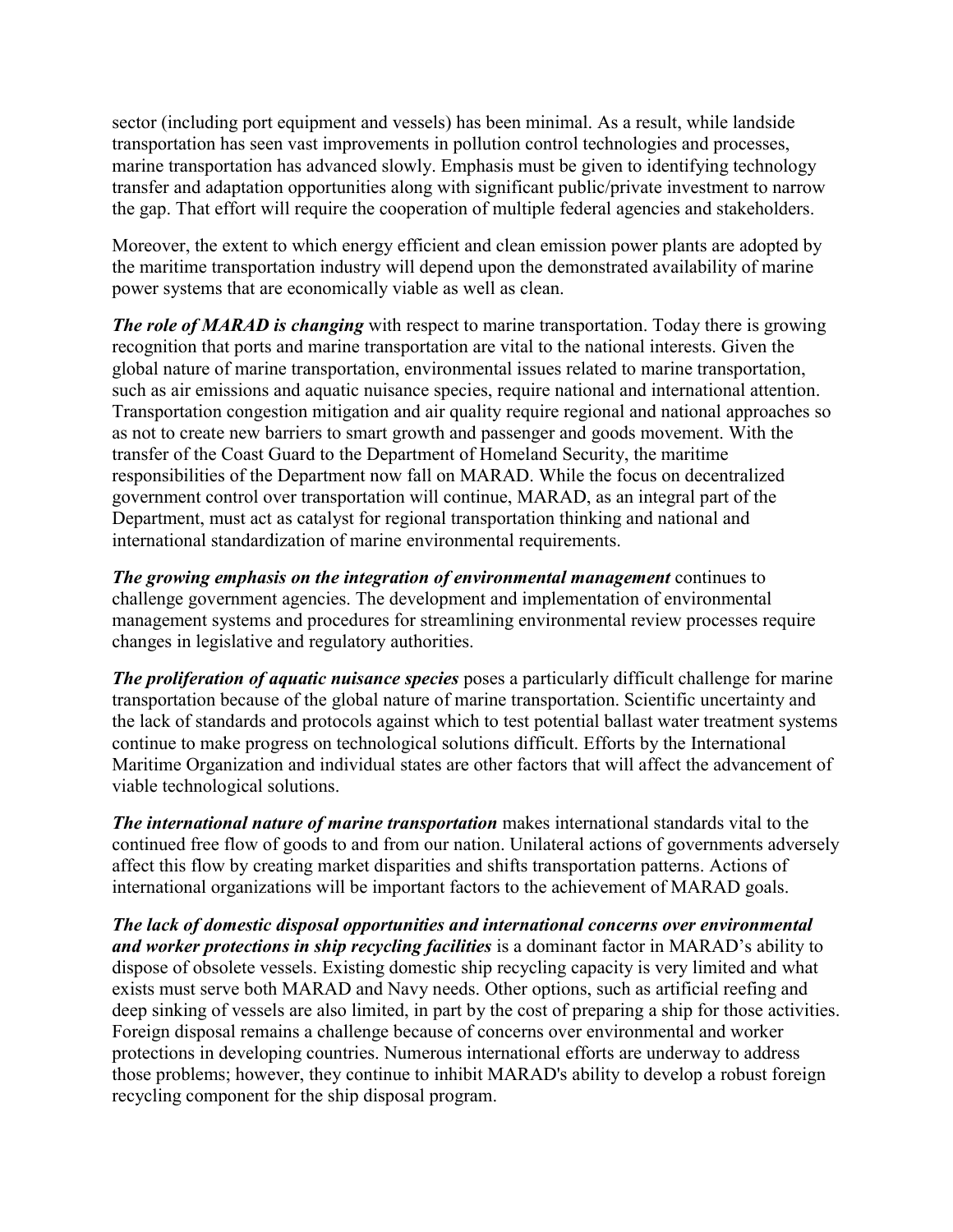#### **E. Crosswalk to the DOT Strategic Plan:**

The Department's environment strategic objective is to promote transportation solutions that enhance communities and protect the natural environment. Of specific relevance to MARAD, the Department seeks to achieve an outcome of reduced pollution and other adverse environmental effects attributable to transportation and transportation facilities. The Department will pursue 15 specific strategies to achieve this outcome.

MARAD will play a lead role in the pursuit of the Departmental strategy to improve DOTowned or controlled facilities for the benefit of host communities primarily by preventing pollution at its National Defense Reserve Fleet sites and by disposing of obsolete vessels in an environmentally responsible manner.

MARAD maintains a large, government-owned reserve fleet at three sites. These fleet sites currently hold over 130 obsolete ships that are awaiting proper disposal. MARAD seeks to keep these obsolete ships safe and the environment around them clean while they wait for disposal. MARAD has an ongoing ship disposal program pursuing cost-effective ship disposal through several means that presently include domestic scrapping and the creation of artificial reefs. In the near future, MARAD hopes to also expand the scrapping program to include environmentally responsible scrap yards overseas.

#### **F. Crosswalk between MARAD's strategic objectives, outcomes, & annual performance measures:**

MARAD's environment strategic objective is to promote maritime and intermodal transportation solutions that enhance environmental stewardship. The following table presents a crosswalk between our outcome in this area and the annual performance measure that we will use to demonstrate our success.

| <b>Outcome</b>                                                                                                   | <b>Performance Measure</b>                                                                                                            |
|------------------------------------------------------------------------------------------------------------------|---------------------------------------------------------------------------------------------------------------------------------------|
| Reduced pollution and other adverse<br>environmental effects of transportation and<br>transportation facilities. | 1. Number of obsolete vessels removed<br>from the National Defense Reserve<br>Fleet (NDRF) sites for subsequent<br>disposal. Existing |

# **I. ORGANIZATIONAL EXCELLENCE OBJECTIVE**

*Advance the ability of the Maritime Administration to manage resources to accomplish measurable results and to achieve the goals of the President's Management Agenda.*

#### **A. Perspective and Outlook:**

The Maritime Administration recognizes the need to adopt a culture of continuous improvement if we are to be successful in managing for results and meeting the future marine transportation needs of the nation. As stated by the Department of Transportation, full implementation of the President's Management Agenda (PMA) will be our central strategy for achieving necessary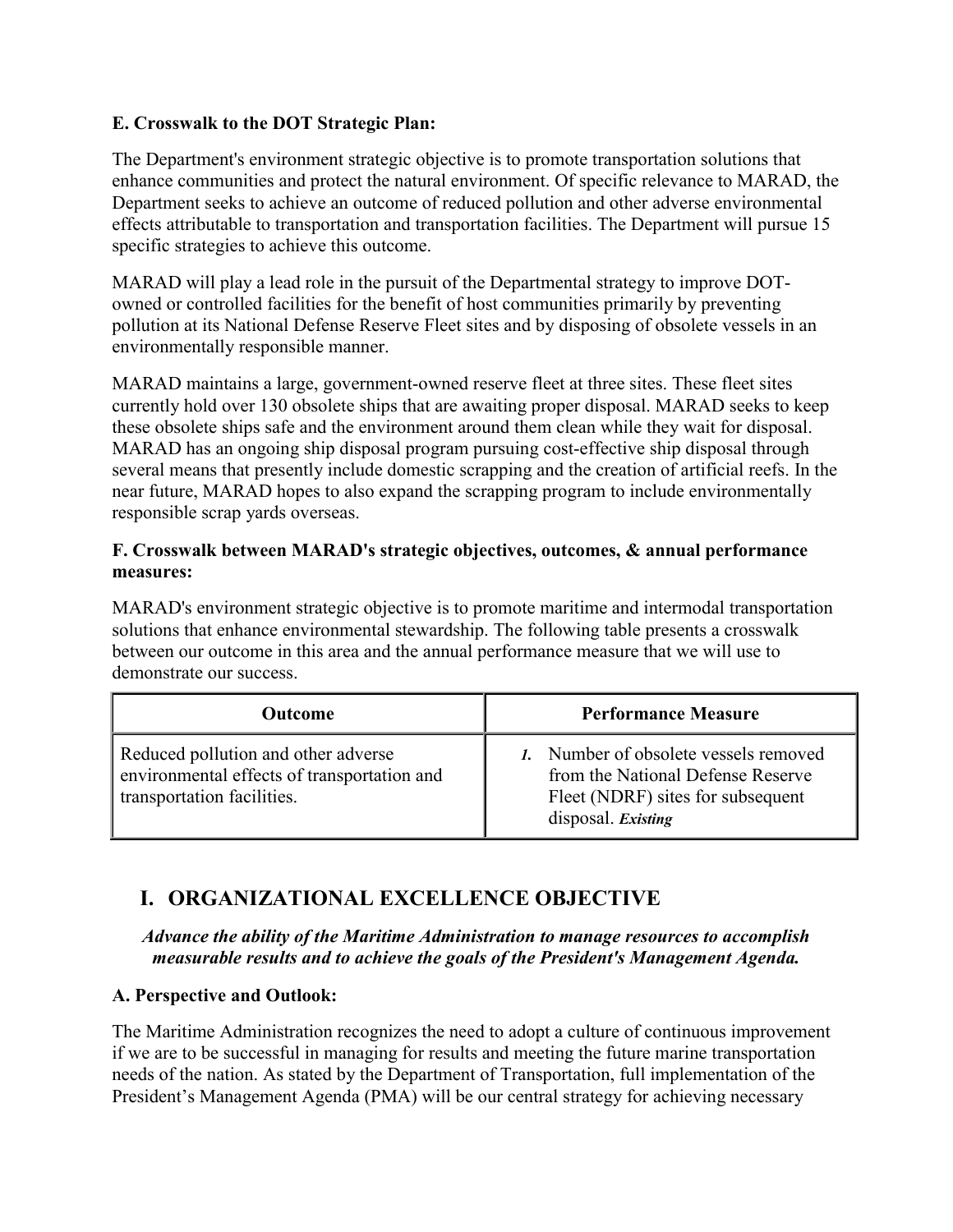improvements. The current and future status of our workforce demands that we seize the opportunity now to begin to strengthen our existing organizational structure in order to achieve our present strategic objectives, while concurrently positioning ourselves to effectively meet our longer-term objectives over the next 5-10 years.

One key issue confronting the agency, of major significance, is our ability to ensure continued organizational excellence with an aging senior level workforce. Currently, approximately 53 percent of our SES workforce have already reached age eligibility for retirement, and that number will increase to over 90 percent within the next 5 years. Likewise, approximately 35 percent of our GS-13 through GS-15 workforce are currently age eligible and that number increases to as much as 60 percent within a 5 year period. Clearly, the impending likelihood for significant loss of experience and talent reflects the need to move decisively to achieve the goals under the PMA. Strategic management of our human capital and sound workforce planning will allow MARAD to seize an opportunity to recruit personnel with broad knowledge of, and links to, the entire transportation industry. Budget and performance integration coupled with sound financial management will facilitate the linkage between resources and results, thereby improving performance and accountability. By leveraging the expanded usage of information technology under the e-government goal, we can potentially ease the burden resulting from reduced staffing, as well as, improving customer service delivery. Finally, pursuing competitive sourcing goals can also potentially mitigate the impact of significant talent loss, while achieving organizational and economic efficiencies vital to the effective management of agency resources.

#### **B. Outcomes:**

- 1. Achieved strategic management of human capital.
- 2. Achieved competitive sourcing goals.
- 3. Achieved financial performance goals.
- 4. Achieved budget and performance integration goals.
- 5. Achieved e-government goals.

#### **C. Means and Strategies:**

- 1. The human resource office will consult with managers to develop an explicit workforce planning strategy that identifies current and future human capital needs including the size of the workforce, deployment across the organization, and the knowledge, skills, and abilities needed for MARAD to achieve its shared vision. (supports outcome 1)
- 2. Integrate MARAD's human capital strategies with the other President's Management Agenda initiatives, particularly e-government and competitive sourcing strategies. (supports outcome 1)
- 3. Sustain a learning environment that drives continuous improvements in performance through knowledge management, performance feedback, training, coaching and mentoring. (supports outcome 1)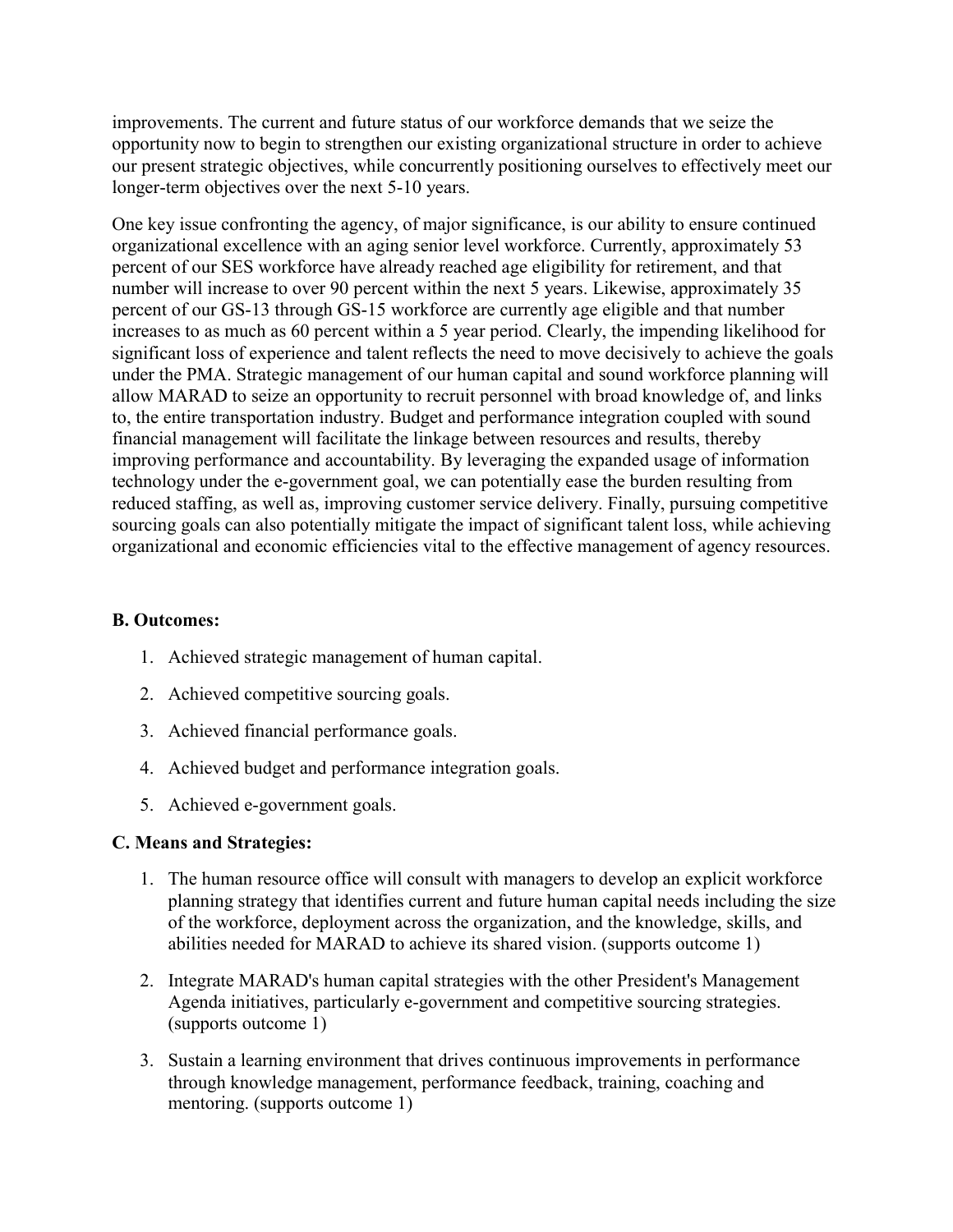- 4. Complete or initiate public/private competitions of MARAD's commercial activity full time equivalents (FTEs) by conducting an annual inventory of Federal Activities Inventory Reform (FAIR) Act positions and developing and implementing a long-term competitive sourcing plan. (supports outcome 2)
- 5. Develop a real property management program that is both mission effective and economically well justified. (supports outcome 3)
- 6. Migrate MARAD's accounting records to an enhanced accounting system or structure that will provide accurate and timely output, and produce meaningful financial reports developed in collaboration with MARAD program managers. (supports outcome 3)
- 7. Develop a cost accounting system. (supports outcome 3)
- 8. Utilize e-government initiatives to improve financial management. (supports outcome 3)
- 9. Improve collaboration between all offices involved in creating the budget by aligning and harmonizing all MARAD program management, planning, budgeting and financial management efforts that lead to creation of the MARAD budget request. (supports outcome 4)
- 10. Link general outcome goals and performance goal output targets by making relationships between organizations, programs and performance outcomes explicit and transparent. (supports outcome 4)
- 11. Align budget costs to goals by harmonizing budget accounts not only with organizations that receive budgetary resources [and transform these resources into program outputs], but also to the agency's strategic and performance goals. (supports outcome 4)
- 12. Determine the full budgetary cost for all MARAD objectives and goals by creating a consistent, accurate methodology to calculate the true cost [not merely the direct cost] of program outputs. (supports outcome 4)
- 13. Document program effectiveness by validating that the MARAD performance measurement system accurately captures program performance. (supports outcome 4)
- 14. Build and maintain an interoperable IT infrastructure to assist and strengthen the U.S. maritime transportation system. (supports outcome 5)
- 15. Enhance automated service delivery to citizens, businesses, industry, personnel, and other government entities. (supports outcome 5)
- 16. Achieve maritime information dominance through the use of technology to enhance mission effectiveness and improve productivity. (supports outcome 5)

#### **D. Crosswalk to the DOT Strategic Plan:**

The Department has a keen interest in implementing the PMA and MARAD will play a significant support role, along with the other Operating Administrations, in helping the Department to achieve the five desired outcomes in this area. The Department intends to pursue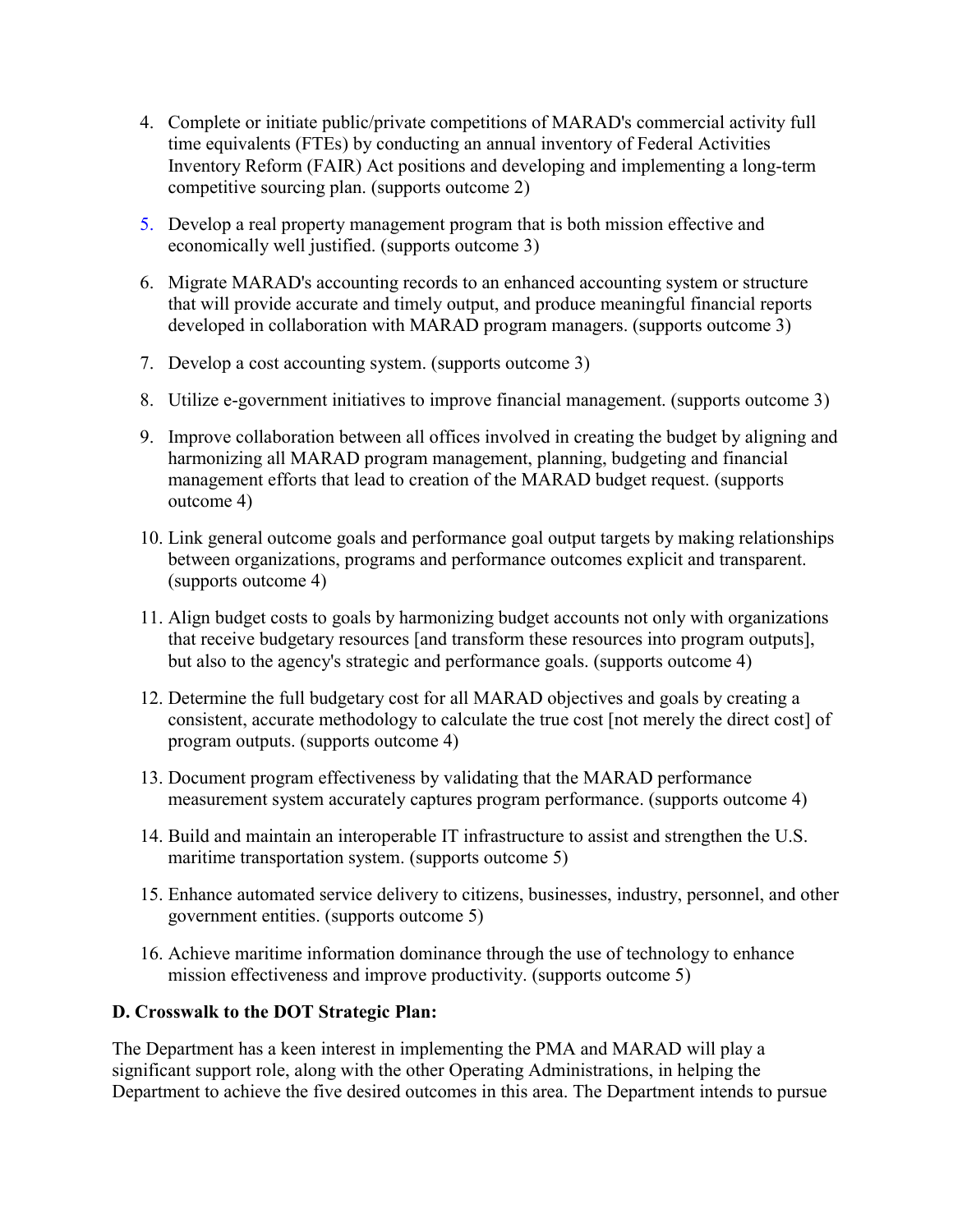nine specific strategies to achieve these outcomes.

#### **E. Crosswalk between MARAD's objective, our desired outcomes & annual performance measures:**

MARAD's organizational excellence objective is to manage for results and implement the PMA. The following table presents a crosswalk between our desired outcomes in this area and the candidate annual performance measures that we plan to use to demonstrate our success.

| <b>Outcomes</b>                                       | <b>Candidate Performance Measures</b>                                                                                                                                                                                      |
|-------------------------------------------------------|----------------------------------------------------------------------------------------------------------------------------------------------------------------------------------------------------------------------------|
| Achieved strategic management of human<br>capital.    | 1. Percentage of total human resource<br>action items achieved. New                                                                                                                                                        |
|                                                       | Percentage increase of all hires,<br>2.<br>including minorities, across all grade<br>levels that are specifically linked to the<br>targeted critical occupations included in<br>MARAD's strategic recruitment plan.<br>New |
|                                                       | Percentage of employees, including<br>3.<br>senior executives, who participate<br>annually in specific types of learning<br>and development opportunities. New                                                             |
|                                                       | 4. Percentage of employees having access<br>to and responding to HR surveys. New                                                                                                                                           |
| Achieved competitive sourcing goals.                  | Percent of MARAD's commercial<br>$\mathbf{I}$ .<br>activity FTEs competed. New                                                                                                                                             |
|                                                       | Percentage of total competitive<br>2.<br>sourcing action items achieved. New                                                                                                                                               |
| Achieved financial performance goals.                 | 1. Percentage of total financial<br>performance action items achieved. New                                                                                                                                                 |
|                                                       | Percent reduction in accounting system<br>2.<br>corrective entries. New                                                                                                                                                    |
| Achieved budget and performance integration<br>goals. | Percentage of total budget-performance<br>$\mathbf{1}$ .<br>action items achieved. New                                                                                                                                     |
| Achieved e-government goals.                          | 1. Percentage of total e-government action<br>items achieved. New                                                                                                                                                          |
|                                                       | Percentage of employees receiving<br>2.<br>upgraded IT equipment, software, and                                                                                                                                            |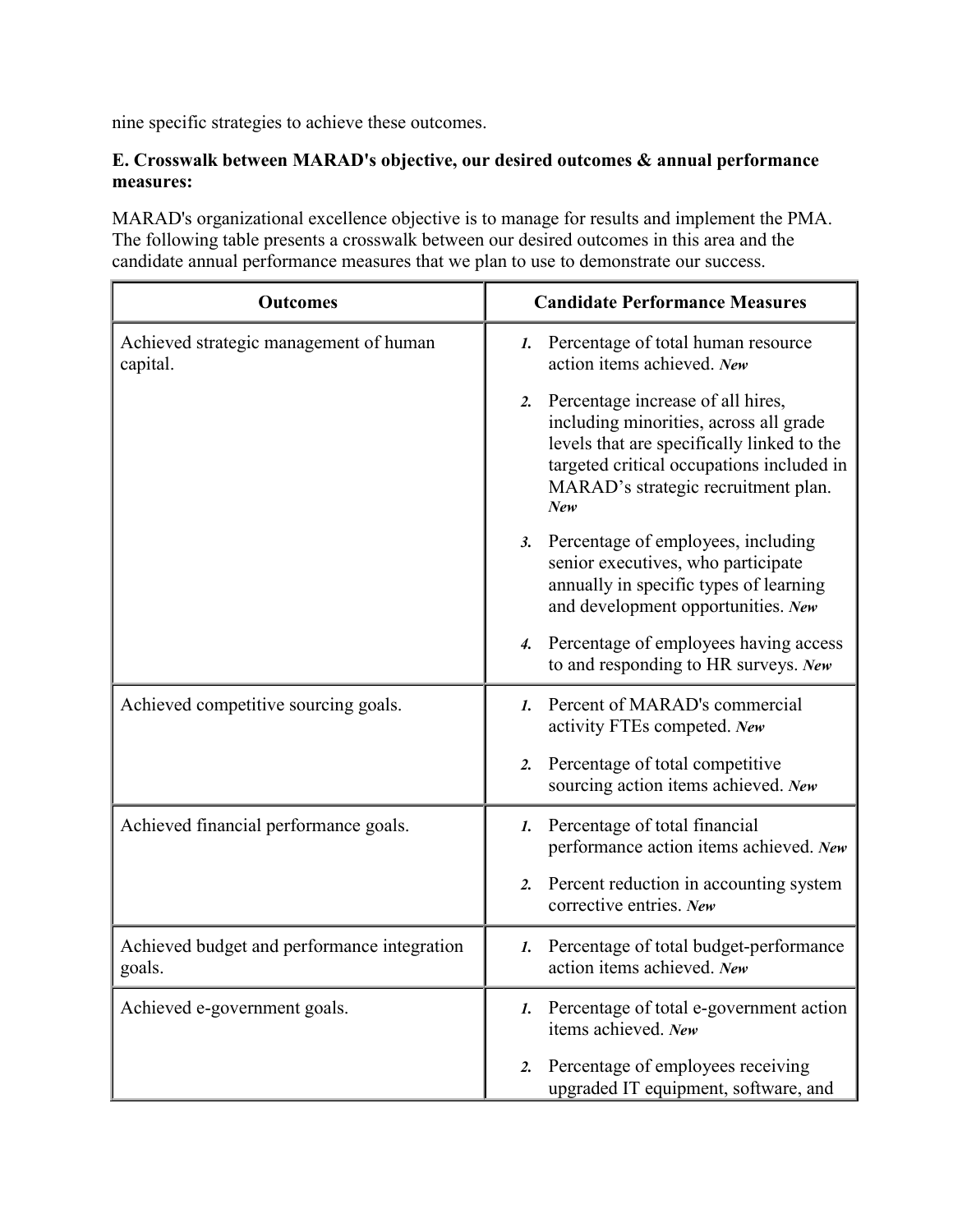| training. New                                                                                                   |
|-----------------------------------------------------------------------------------------------------------------|
| 3. Number of agency-wide IT investment<br>policies, procedures, and standards<br>developed and implemented. New |
| 4. Percentage of all IT business cases<br>supporting Enterprise Architecture<br>(EA) initiatives. New           |

# **I. CROSSCUTTING ACTIVITIES WITH OTHER FEDERAL AGENCIES**

MARAD has recurrent contact with other Federal agencies in program areas of mutual interest. These interactions range from the sharing of information and data to program coordination. Federal agencies with whom we have regular contact were consulted on our goals and targets, and it was determined that no overlaps or inconsistencies were identified in the comments that we received. Nonetheless, we will continue to coordinate with other agencies to prevent conflicting goals, eliminate any overlapping activities, and find new opportunities to increase program efficiency and effectiveness.

The following summarizes significant MARAD interactions with other Federal agencies on major crosscutting functions:

#### **Commercial Mobility**

MARAD is working with the Department of Defense and the commercial sector to develop technologies and intermodal systems that will improve the efficiency and performance of the existing U.S. transportation system. Two of the major tasks are to: (1) investigate technologies and infrastructure opportunities which will improve inland freight transfer and lead to an efficient connection between ports and land transportation systems to serve both commercial and military logistics requirements, and (2) establish goals and carry out demonstration projects that integrate both the military and the commercial requirements for strategic port planning and design to create terminal facilities based on a "dual use" concept.

MARAD is also actively working with the U.S. Coast Guard, and the U.S. Army Corps of Engineers [COE]) to streamline the dredging process to reduce constraints to water and landside access. These efforts will enable metropolitan planning organizations to coordinate needed improvements and funding priorities. MARAD is also working jointly with the Saint Lawrence Seaway Development Corporation, as DOT representatives on a COE assessment of the commercial marine navigation infrastructure along the Great Lakes St. Lawrence Seaway. Transport Canada is also participating in this bi-national project.

In its international commerce activities, MARAD frequently works with other federal agencies charged with foreign trade and policy responsibilities, such as the Department of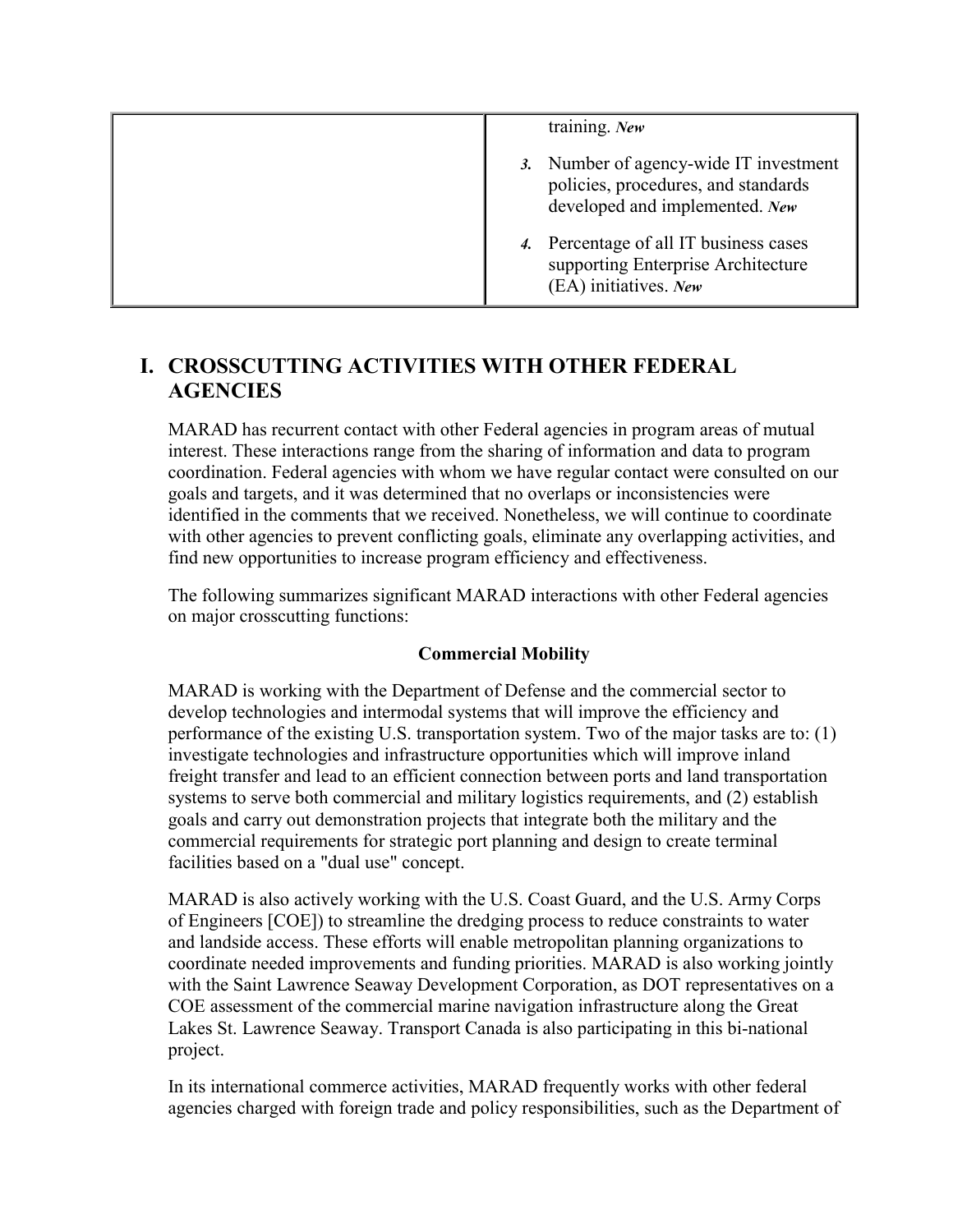State and the U.S. Trade Representative (USTR). MARAD personnel contribute their expertise by serving on U.S. delegations seeking to negotiate multilateral agreements through the World Trade Organization. During the Uruguay Round trade talks, MARAD provided expertise to develop the U.S. positions in maritime transportation. This was done in conjunction with other U.S. agencies, such as USTR, and the State, Commerce, and Treasury Departments. MARAD works closely with other government agencies (Agriculture, Export-Import Bank, USAID and DOD) to assist in implementing U.S. laws governing the ocean carriage of government cargoes in the foreign trade.

A parallel working relationship exits between MARAD and the Federal Maritime Commission (FMC), which is an independent regulatory agency. One of the goals of the FMC is to resolve U.S. shipping industry problems abroad. Using its expanded trade authority, the FMC has been able to act effectively in opening markets on behalf of U.S. shipper and carrier interests.

MARAD also works with the Ship Operations Cooperative Program (SOCP), with added support from Departments of Labor and Education, to establish a mariner recruitment program to address the issue of increasing the number of individuals interested in a maritime career.

In addition, MARAD works with the Cargo Handling Cooperative Program (CHCP), along with the Defense Advanced Research Programs Agency (DARPA) and industry members, to actively pursue industry-driven enhancements to cargo handling that increase productivity and improve customer service.

#### **National Security**

The SOCP is a maritime cooperative comprised of industry, labor, and government. Government members include the U.S. Coast Guard, National Oceanic and Atmospheric Administration, Naval Sea System Command, Military Sealift Command (MSC), and the U.S. Merchant Marine Academy. The SOCP helps support sealift ship readiness in times of national emergencies by addressing a variety of ship operations issues. Most recently, the SOCP has promoted shipboard security awareness for commercial-type vessels.

Under a 1984 Memorandum of Understanding (MOU) on Port Readiness, MARAD, Military Traffic Management Command, the U.S. Army Corps of Engineers, the U.S. Coast Guard, the Military Sealift Command, the U.S. Army Forces Command, USTRANSCOM, and the U.S. Northern Command, agreed to jointly support efficient movement of military forces and supplies through U.S. ports. The MOU established a National Port Readiness steering group and a working group; both chaired by MARAD. The steering group provides policy direction and sets broad priorities for accomplishing the objectives set forth in the MOU which the working group then implements.

#### **Environment**

MARAD's ship disposal program is similar to that of the U.S. Navy in that both programs pay for scrapping services, both programs offer economies associated with repeat business, and both programs were designed to reduce an increasing quantity of obsolete vessels. However, these are two parallel programs that do not overlap, and do not share